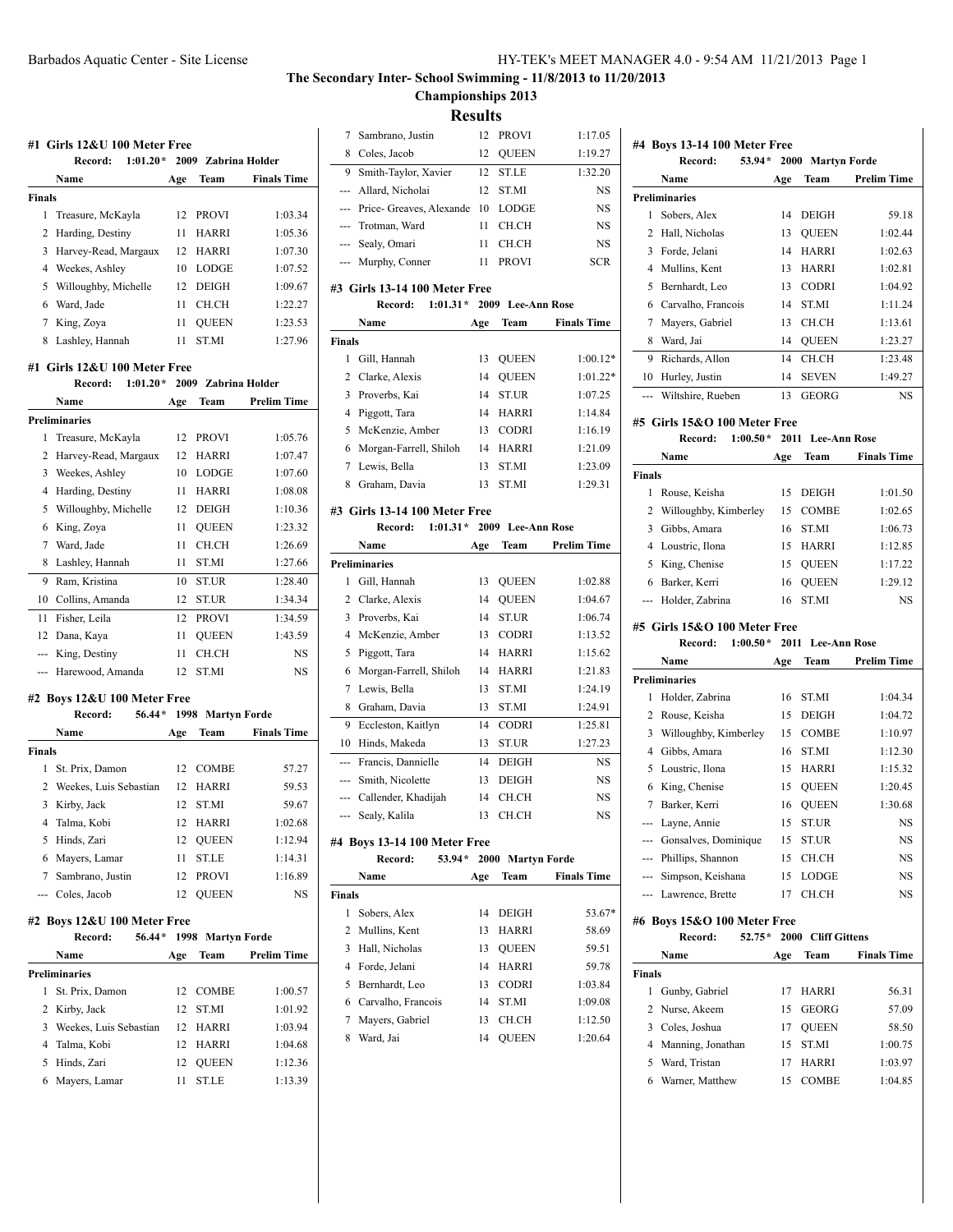**Championships 2013**

**Results**

| 7<br>8<br>3<br>5 | Finals  (#6 Boys 15&O 100 Meter Free)<br>Bernhardt, Marius<br>Odle, Shakem<br>#6 Boys 15&O 100 Meter Free<br>Record:<br>$52.75*$<br><b>Name</b><br>Preliminaries<br>1 Coles, Joshua<br>2 Nurse, Akeem<br>Gunby, Gabriel<br>4 Manning, Jonathan<br>Bernhardt, Marius<br>6 Warner, Matthew<br>7 Ward, Tristan<br>8 Odle, Shakem<br>--- McClean, Nathaniel | 17<br>15<br>Age<br>17<br>15<br>17<br>15<br>17<br>15<br>17 | <b>CODRI</b><br>CH.CH<br>2000 Cliff Gittens<br>Team<br><b>QUEEN</b><br><b>GEORG</b><br><b>HARRI</b><br>ST.MI<br><b>CODRI</b> | 1:06.08<br>1:14.01<br><b>Prelim Time</b><br>1:02.53<br>1:02.76<br>1:02.96 |  |  |
|------------------|---------------------------------------------------------------------------------------------------------------------------------------------------------------------------------------------------------------------------------------------------------------------------------------------------------------------------------------------------------|-----------------------------------------------------------|------------------------------------------------------------------------------------------------------------------------------|---------------------------------------------------------------------------|--|--|
|                  |                                                                                                                                                                                                                                                                                                                                                         |                                                           |                                                                                                                              |                                                                           |  |  |
|                  |                                                                                                                                                                                                                                                                                                                                                         |                                                           |                                                                                                                              |                                                                           |  |  |
|                  |                                                                                                                                                                                                                                                                                                                                                         |                                                           |                                                                                                                              |                                                                           |  |  |
|                  |                                                                                                                                                                                                                                                                                                                                                         |                                                           |                                                                                                                              |                                                                           |  |  |
|                  |                                                                                                                                                                                                                                                                                                                                                         |                                                           |                                                                                                                              |                                                                           |  |  |
|                  |                                                                                                                                                                                                                                                                                                                                                         |                                                           |                                                                                                                              |                                                                           |  |  |
|                  |                                                                                                                                                                                                                                                                                                                                                         |                                                           |                                                                                                                              |                                                                           |  |  |
|                  |                                                                                                                                                                                                                                                                                                                                                         |                                                           |                                                                                                                              |                                                                           |  |  |
|                  |                                                                                                                                                                                                                                                                                                                                                         |                                                           |                                                                                                                              |                                                                           |  |  |
|                  |                                                                                                                                                                                                                                                                                                                                                         |                                                           |                                                                                                                              |                                                                           |  |  |
|                  |                                                                                                                                                                                                                                                                                                                                                         |                                                           |                                                                                                                              | 1:03.98                                                                   |  |  |
|                  |                                                                                                                                                                                                                                                                                                                                                         |                                                           |                                                                                                                              | 1:06.14                                                                   |  |  |
|                  |                                                                                                                                                                                                                                                                                                                                                         |                                                           | COMBE                                                                                                                        | 1:10.23                                                                   |  |  |
|                  |                                                                                                                                                                                                                                                                                                                                                         |                                                           | HARRI                                                                                                                        | 1:10.98                                                                   |  |  |
|                  |                                                                                                                                                                                                                                                                                                                                                         | 15                                                        | CH.CH                                                                                                                        | 1:19.00                                                                   |  |  |
|                  |                                                                                                                                                                                                                                                                                                                                                         | 16                                                        | <b>QUEEN</b>                                                                                                                 | DQ                                                                        |  |  |
|                  | --- Stapleton, Andriy                                                                                                                                                                                                                                                                                                                                   | 15                                                        | CH.CH                                                                                                                        | NS                                                                        |  |  |
|                  | --- Rowe, Tramaine                                                                                                                                                                                                                                                                                                                                      | 15                                                        | <b>DEIGH</b>                                                                                                                 | <b>NS</b>                                                                 |  |  |
|                  | --- Lewis- Best, Torrian                                                                                                                                                                                                                                                                                                                                | 17                                                        | <b>LODGE</b>                                                                                                                 | <b>NS</b>                                                                 |  |  |
|                  | --- Bradshaw, Zev                                                                                                                                                                                                                                                                                                                                       | 15                                                        | <b>DEIGH</b>                                                                                                                 | <b>NS</b>                                                                 |  |  |
|                  | --- Duckhouse, Ben                                                                                                                                                                                                                                                                                                                                      | 16                                                        | ST.MI                                                                                                                        | <b>NS</b>                                                                 |  |  |
|                  | --- Corbin, Christopher                                                                                                                                                                                                                                                                                                                                 | 16                                                        | <b>LODGE</b>                                                                                                                 | NS.                                                                       |  |  |
|                  | --- Holder-Callender, Kyle                                                                                                                                                                                                                                                                                                                              | 17                                                        | HARRI                                                                                                                        | <b>SCR</b>                                                                |  |  |
|                  |                                                                                                                                                                                                                                                                                                                                                         |                                                           |                                                                                                                              |                                                                           |  |  |
|                  | #7  Girls 12&U 100 Meter IM<br>$1:09.42*$<br>Record:                                                                                                                                                                                                                                                                                                    |                                                           | 2009 Deandre Small                                                                                                           |                                                                           |  |  |
|                  | Name                                                                                                                                                                                                                                                                                                                                                    | Age                                                       | Team                                                                                                                         | <b>Finals Time</b>                                                        |  |  |
| Finals           |                                                                                                                                                                                                                                                                                                                                                         |                                                           |                                                                                                                              |                                                                           |  |  |
| 1                | Titus, Danielle                                                                                                                                                                                                                                                                                                                                         | 10                                                        | HARRI                                                                                                                        | 1:10.51                                                                   |  |  |
| 2                | Lashley, Rebecca                                                                                                                                                                                                                                                                                                                                        | 12                                                        | HARRI                                                                                                                        | 1:15.61                                                                   |  |  |
| 3                | Treasure, McKayla                                                                                                                                                                                                                                                                                                                                       | 12                                                        | <b>PROVI</b>                                                                                                                 | 1:15.72                                                                   |  |  |
| 4                | Weekes, Ashley                                                                                                                                                                                                                                                                                                                                          | 10                                                        | LODGE                                                                                                                        | 1:16.29                                                                   |  |  |
| 5                | Willoughby, Michelle                                                                                                                                                                                                                                                                                                                                    | 12                                                        | DEIGH                                                                                                                        | 1:19.03                                                                   |  |  |
| 6                | Viney, Hannah                                                                                                                                                                                                                                                                                                                                           | 10                                                        | <b>PROVI</b>                                                                                                                 | 1:50.47                                                                   |  |  |
|                  | --- Lashley, Hannah                                                                                                                                                                                                                                                                                                                                     | 11                                                        | ST.MI                                                                                                                        | <b>NS</b>                                                                 |  |  |
|                  | --- Ward, Kyla                                                                                                                                                                                                                                                                                                                                          | 11                                                        | <b>OUEEN</b>                                                                                                                 | NS.                                                                       |  |  |
|                  |                                                                                                                                                                                                                                                                                                                                                         |                                                           |                                                                                                                              |                                                                           |  |  |
|                  | #7 Girls 12&U 100 Meter IM                                                                                                                                                                                                                                                                                                                              |                                                           |                                                                                                                              |                                                                           |  |  |
|                  | Record: 1:09.42* 2009 Deandre Small                                                                                                                                                                                                                                                                                                                     |                                                           |                                                                                                                              |                                                                           |  |  |
|                  | Name                                                                                                                                                                                                                                                                                                                                                    | Age                                                       | Team                                                                                                                         | Prelim Time                                                               |  |  |
|                  | Preliminaries                                                                                                                                                                                                                                                                                                                                           |                                                           |                                                                                                                              |                                                                           |  |  |
| 1                | Titus, Danielle                                                                                                                                                                                                                                                                                                                                         | 10                                                        | HARRI                                                                                                                        | 1:14.58                                                                   |  |  |
| 2                | Weekes, Ashley                                                                                                                                                                                                                                                                                                                                          | 10                                                        | LODGE                                                                                                                        | 1:17.78                                                                   |  |  |
|                  | Lashley, Rebecca                                                                                                                                                                                                                                                                                                                                        | 12                                                        | HARRI                                                                                                                        | 1:17.86                                                                   |  |  |
| 3                | Treasure, McKayla                                                                                                                                                                                                                                                                                                                                       | 12                                                        | PROVI                                                                                                                        | 1:19.21                                                                   |  |  |
| 4                |                                                                                                                                                                                                                                                                                                                                                         | 12                                                        | DEIGH                                                                                                                        | 1:26.21                                                                   |  |  |
| 5                | Willoughby, Michelle                                                                                                                                                                                                                                                                                                                                    |                                                           |                                                                                                                              |                                                                           |  |  |
| 6                | Lashley, Hannah                                                                                                                                                                                                                                                                                                                                         | 11                                                        | ST.MI                                                                                                                        | 1:37.73                                                                   |  |  |
| $\tau$           | Viney, Hannah                                                                                                                                                                                                                                                                                                                                           | 10                                                        | PROVI                                                                                                                        | 1:51.67                                                                   |  |  |
| 8                | Ward, Kyla                                                                                                                                                                                                                                                                                                                                              | 11                                                        | QUEEN                                                                                                                        | 2:04.02                                                                   |  |  |
| ---              | Dana, Kaya                                                                                                                                                                                                                                                                                                                                              | 11                                                        | QUEEN                                                                                                                        | DQ                                                                        |  |  |
|                  | Ward, Jade                                                                                                                                                                                                                                                                                                                                              | 11                                                        | CH.CH                                                                                                                        | NS                                                                        |  |  |
|                  | King, Destiny                                                                                                                                                                                                                                                                                                                                           | 11                                                        | CH.CH                                                                                                                        | NS                                                                        |  |  |

|               | Name                   | Age | Team         | <b>Finals Time</b> |
|---------------|------------------------|-----|--------------|--------------------|
| <b>Finals</b> |                        |     |              |                    |
| 1             | Weekes, Luis Sebastian | 12  | <b>HARRI</b> | $1:05.96*$         |
|               | 2 St. Prix, Damon      |     | 12 COMBE     | 1:07.56            |
| 3             | Kirby, Jack            | 12  | <b>STMI</b>  | 1:11.16            |
| 4             | Walrond, Jumar         | 12  | <b>HARRI</b> | 1:15.97            |
| 5             | Mayers, Lamar          | 11  | <b>STLE</b>  | 1:20.44            |
| 6             | James, Nathan          | 11  | <b>STMI</b>  | 1:23.28            |
| 7             | Trotman, Darian        |     | 12 OUEEN     | 1:23.48            |
| 8             | Hinds, Zari            | 12  | <b>OUEEN</b> | 1:23.82            |

|    | Name                     | Age | Team         | Prelim Time |
|----|--------------------------|-----|--------------|-------------|
|    | <b>Preliminaries</b>     |     |              |             |
| 1  | Weekes, Luis Sebastian   | 12  | <b>HARRI</b> | 1:10.16     |
| 2  | St. Prix, Damon          | 12  | <b>COMBE</b> | 1:12.84     |
| 3  | Walrond, Jumar           | 12  | <b>HARRI</b> | 1:16.99     |
| 4  | Kirby, Jack              | 12  | <b>STMI</b>  | 1:17.91     |
| 5  | Mayers, Lamar            | 11  | <b>STIE</b>  | 1:22.77     |
| 6  | James, Nathan            | 11  | <b>STMI</b>  | 1:23.19     |
| 7  | Hinds, Zari              | 12  | <b>OUEEN</b> | 1:25.97     |
| 8  | Trotman, Darian          | 12  | <b>QUEEN</b> | 1:26.97     |
| 9  | Mullan, Ciaran           | 12  | <b>CODRI</b> | 1:36.93     |
| 10 | Trotman, Ward            | 11  | CH CH        | 1:40.62     |
| 11 | Smith-Taylor, Xavier     | 12  | <b>ST.LE</b> | 1:46.34     |
| 12 | Sealy, Omari             | 11  | CH CH        | 1:52.37     |
|    | Price- Greaves, Alexande | 10  | LODGE        | DO          |

#### **#9 Girls 13-14 100 Meter IM**

|               | Record:             |     | $1:10.50*$ 2010 Deandre Small |                    |
|---------------|---------------------|-----|-------------------------------|--------------------|
|               | Name                | Age | Team                          | <b>Finals Time</b> |
| <b>Finals</b> |                     |     |                               |                    |
| 1             | Clarke, Alexis      | 14  | <b>OUEEN</b>                  | 1:10.80            |
|               | 2 Proverbs, Kai     | 14  | <b>ST UR</b>                  | 1:13.48            |
| 3             | Gill, Hannah        | 13  | <b>OUEEN</b>                  | 1:13.77            |
|               | 4 McKenzie, Amber   | 13  | <b>CODRI</b>                  | 1:25.36            |
| 5             | Piggott, Tara       | 14  | <b>HARRI</b>                  | 1:27.60            |
| 6             | Callender, Khadijah | 14  | CH CH                         | 1:34.87            |
|               | --- Lewis, Jamie    | 13  | ST.MI                         | NS                 |

### **#9 Girls 13-14 100 Meter IM**

|   | Record:               |     | $1:10.50*$ 2010 Deandre Small |                    |
|---|-----------------------|-----|-------------------------------|--------------------|
|   | Name                  | Age | Team                          | <b>Prelim Time</b> |
|   | <b>Preliminaries</b>  |     |                               |                    |
| 1 | Proverbs, Kai         | 14  | <b>STIR</b>                   | 1:14.69            |
|   | 2 Clarke, Alexis      | 14  | <b>OUEEN</b>                  | 1:15.19            |
|   | 3 Gill, Hannah        | 13  | <b>OUEEN</b>                  | 1:19.25            |
|   | 4 McKenzie, Amber     | 13  | <b>CODRI</b>                  | 1:24.05            |
|   | 5 Piggott, Tara       | 14  | <b>HARRI</b>                  | 1:31.11            |
|   | 6 Callender, Khadijah | 14  | CH CH                         | 1:34.12            |
|   | 7 Lewis, Jamie        | 13  | <b>STMI</b>                   | 1:45.00            |
|   | --- Sealy, Kalila     | 13  | CH CH                         | NS                 |

| #10 Boys 13-14 100 Meter IM |                 |     |                                 |                    |  |
|-----------------------------|-----------------|-----|---------------------------------|--------------------|--|
|                             | Record:         |     | $1:03.05*$ 2011 Christian Selby |                    |  |
|                             | Name            | Age | Team                            | <b>Finals Time</b> |  |
| <b>Finals</b>               |                 |     |                                 |                    |  |
| 1                           | Sobers, Alex    | 14  | <b>DEIGH</b>                    | 1:04.24            |  |
|                             | 2 Mullins, Kent | 13  | <b>HARRI</b>                    | 1:08.41            |  |
| 3                           | Hall, Nicholas  | 13  | <b>OUEEN</b>                    | 1:08.74            |  |
| 4                           | Gittens, Daveed | 13  | <b>HARRI</b>                    | 1:14.26            |  |
| 5.                          | Bernhardt, Leo  | 13  | <b>CODRI</b>                    | 1:14.36            |  |
| 6                           | Mayers, Gabriel | 13  | CH CH                           | 1:25.39            |  |
|                             | Walton, Michael | 13  | CH CH                           | 1:36.70            |  |
|                             | Hunte, John     | 13  | <b>OUEEN</b>                    | NS                 |  |

# **#10 Boys 13-14 100 Meter IM**

|    | Record:              | $1:03.05*$ | 2011 Christian Selby |                    |
|----|----------------------|------------|----------------------|--------------------|
|    | Name                 | Age        | Team                 | <b>Prelim Time</b> |
|    | <b>Preliminaries</b> |            |                      |                    |
| 1  | Sobers, Alex         | 14         | <b>DEIGH</b>         | 1:08.85            |
|    | 2 Hall, Nicholas     | 13         | <b>OUEEN</b>         | 1:11.82            |
|    | 3 Mullins, Kent      | 13         | <b>HARRI</b>         | 1:13.67            |
| 4  | Bernhardt, Leo       | 13         | <b>CODRI</b>         | 1:14.73            |
| 5. | Gittens, Daveed      | 13         | <b>HARRI</b>         | 1:17.47            |
| 6  | Mayers, Gabriel      | 13         | <b>CH CH</b>         | 1:25.07            |
| 7  | Hunte, John          | 13         | <b>OUEEN</b>         | 1:36.38            |
| 8  | Walton, Michael      | 13         | CH.CH                | 1:40.77            |
|    | Richards, Allon      | 14         | CH CH                | <b>SCR</b>         |

### **#11 Girls 15&O 100 Meter IM**

|                             | Record:                |  |     | 1:10.87* 1998 Simone Kirton |                    |
|-----------------------------|------------------------|--|-----|-----------------------------|--------------------|
|                             | Name                   |  | Age | Team                        | <b>Finals Time</b> |
| Finals                      |                        |  |     |                             |                    |
| 1                           | Willoughby, Kimberley  |  | 15  | <b>COMBE</b>                | 1:12.31            |
|                             | 2 Rouse, Keisha        |  | 15  | <b>DEIGH</b>                | 1:13.27            |
| 3                           | Searles, Jade          |  | 15  | <b>SPRIN</b>                | 1:20.84            |
|                             | 4 Loustric, Ilona      |  | 15  | <b>HARRI</b>                | 1:23.07            |
|                             | 5 Gonsalves, Dominique |  | 15  | <b>ST.UR</b>                | 1:32.89            |
| 6                           | Barker, Kerri          |  | 16  | <b>OUEEN</b>                | 1:51.12            |
| #11 Girls 15&0 100 Meter IM |                        |  |     |                             |                    |

# **Record: 1:10.87\* 1998 Simone Kirton**

|   | Name                    | Age | Team         | <b>Prelim Time</b> |
|---|-------------------------|-----|--------------|--------------------|
|   | <b>Preliminaries</b>    |     |              |                    |
| 1 | Rouse, Keisha           | 15  | <b>DEIGH</b> | 1:17.10            |
|   | 2 Willoughby, Kimberley | 15  | <b>COMBE</b> | 1:20.83            |
|   | 3 Searles, Jade         | 15  | <b>SPRIN</b> | 1:25.21            |
|   | 4 Loustric, Ilona       | 15  | <b>HARRI</b> | 1:25.35            |
|   | 5 Gonsalves, Dominique  | 15  | <b>ST.UR</b> | 1:34.38            |
| 6 | Barker, Kerri           | 16  | <b>OUEEN</b> | 1:51.17            |
|   | --- Lawrence, Brette    | 17  | CH.CH        | <b>SCR</b>         |
|   | --- Phillips, Shannon   | 15  | CH CH        | <b>SCR</b>         |
|   | --- King, Chenise       | 15  | <b>OUEEN</b> | <b>SCR</b>         |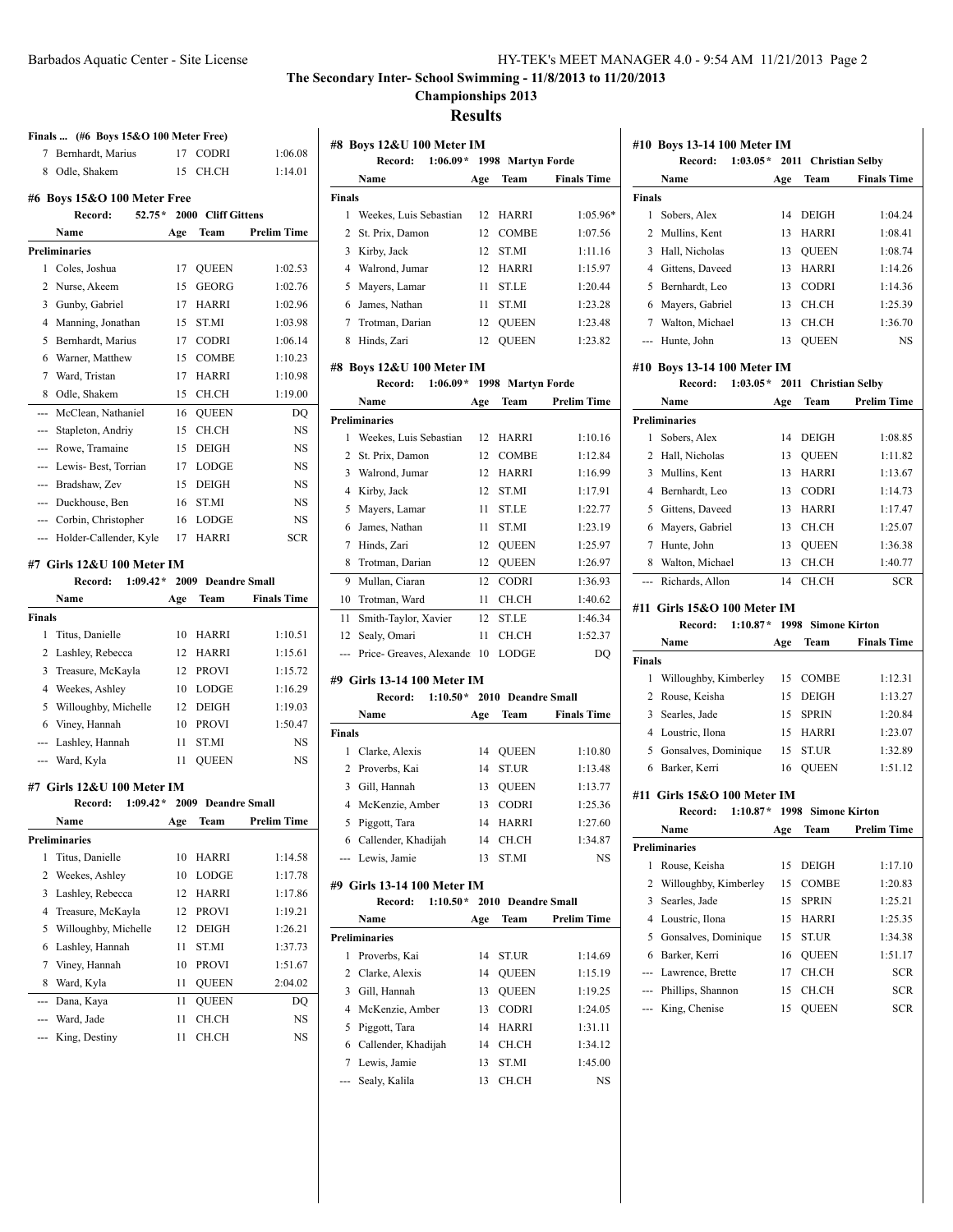**Championships 2013**

**Results**

|               | $1:02.80*$<br>Record:                              |          | 2000 Andrei Cross          |                       |
|---------------|----------------------------------------------------|----------|----------------------------|-----------------------|
|               | Name                                               | Age      | <b>Team</b>                | <b>Finals Time</b>    |
| Finals        |                                                    |          |                            |                       |
|               | 1 Nurse, Akeem                                     | 15       | GEORG                      | 1:03.41               |
|               | 2 Coles, Joshua                                    | 17       | <b>QUEEN</b>               | 1:10.23               |
|               | 3 Manning, Jonathan                                | 15       | ST.MI                      | 1:12.49               |
|               | 4 Bernhardt, Marius                                | 17       | <b>CODRI</b>               | 1:14.41               |
| 5             | Gunby, Gabriel                                     | 17       | HARRI                      | 1:14.44               |
|               | 6 Ward, Tristan                                    | 17       | HARRI                      | 1:21.21               |
|               | 7 Drakes, Jabari                                   | 17       | LODGE                      | 1:24.73               |
|               | 8 Odle, Shakem                                     | 15       | CH.CH                      | 1:25.85               |
|               | #12 Boys 15&O 100 Meter IM                         |          |                            |                       |
|               | $1:02.80*$<br>Record:<br><b>Name</b>               |          | 2000 Andrei Cross<br>Team  | <b>Prelim Time</b>    |
|               | <b>Preliminaries</b>                               | Age      |                            |                       |
| 1             | Nurse, Akeem                                       | 15       | <b>GEORG</b>               | 1:09.90               |
|               | 2 Manning, Jonathan                                | 15       | <b>ST.MI</b>               | 1:11.92               |
|               | 3 Coles, Joshua                                    | 17       | <b>QUEEN</b>               | 1:13.29               |
|               | 4 Gunby, Gabriel                                   | 17       | HARRI                      | 1:13.33               |
|               | 5 Bernhardt, Marius                                | 17       | <b>CODRI</b>               | 1:14.43               |
| 6             | Ward, Tristan                                      | 17       | HARRI                      | 1:16.41               |
| 7             | Drakes, Jabari                                     | 17       | <b>LODGE</b>               | 1:26.73               |
| 8             | Odle, Shakem                                       | 15       | CH.CH                      | 1:30.05               |
|               |                                                    |          |                            |                       |
|               |                                                    |          |                            |                       |
|               | 9 McClean, Nathaniel<br>Stapleton, Andriy          | 16<br>15 | <b>QUEEN</b><br>CH.CH      | 1:39.23<br>NS         |
|               | #13 Girls 12&U 50 Meter Fly<br>Record:             |          | 31.29* 2009 Zabrina Holder |                       |
|               | Name                                               | Age      | Team                       | <b>Finals Time</b>    |
|               |                                                    |          |                            |                       |
| 1             | Harding, Destiny                                   | 11       | HARRI                      | 32.33                 |
|               | 2 Harvey-Read, Margaux                             |          | 12 HARRI                   | 33.70                 |
| 3             | Treasure, McKayla                                  | 12       | <b>PROVI</b>               | 35.04                 |
|               | 4 Weekes, Ashley                                   | 10       | LODGE                      | 35.38                 |
| 5             | Willoughby, Michelle                               | 12       | DEIGH                      | 35.48                 |
| 6             | Ward, Jade                                         | 11       | CH.CH                      | 39.52                 |
| 7             | Esteban Brown, Bibi                                | 11       | <b>CODRI</b>               | 40.94                 |
| 8             | King, Zoya                                         | 11       | QUEEN                      | 46.19                 |
| <b>Finals</b> | #13 Girls 12&U 50 Meter Fly<br>$31.29*$<br>Record: | 2009     |                            | <b>Zabrina Holder</b> |
|               | Name                                               |          | Team                       |                       |
|               |                                                    | Age      |                            | <b>Prelim Time</b>    |
| 1             | <b>Preliminaries</b>                               | 12       |                            |                       |
| 2             | Harvey-Read, Margaux                               |          | HARRI                      | 33.92                 |
|               | Harding, Destiny                                   | 11       | HARRI                      | 34.45                 |
| 3             | Weekes, Ashley                                     | 10       | LODGE                      | 35.92                 |
| 4             | Treasure, McKayla                                  | 12       | PROVI                      | 36.96                 |
| 5             | Willoughby, Michelle                               | 12       | DEIGH                      | 39.70                 |
| 6             | Ward, Jade                                         | 11       | CH.CH                      | 42.29                 |
| 7             | Esteban Brown, Bibi                                | 11       | CODRI                      | 43.48                 |
| 8<br>9        | King, Zoya<br>Lashley, Hannah                      | 11<br>11 | QUEEN<br>ST.MI             | 46.59<br>48.84        |

|                | --- Viney, Hannah            |     | 10 PROVI                    | DQ                 |
|----------------|------------------------------|-----|-----------------------------|--------------------|
| ---            | King, Destiny                |     | 11 CH.CH                    | NS                 |
|                |                              |     |                             |                    |
|                | #14 Boys 12&U 50 Meter Fly   |     |                             |                    |
|                | Record:                      |     | 28.75* 2010 Christian Selby |                    |
|                | Name                         | Age | Team                        | <b>Finals Time</b> |
| Finals         |                              |     |                             |                    |
| 1              | St. Prix, Damon              | 12  | <b>COMBE</b>                | 29.23              |
| 2              | Weekes, Luis Sebastian       | 12  | HARRI                       | 29.81              |
| 3              | Kirby, Jack                  | 12  | ST.MI                       | 31.07              |
|                | 4 Talma, Kobi                | 12  | <b>HARRI</b>                | 32.63              |
| 5              | Mayers, Lamar                | 11  | <b>ST.LE</b>                | 34.96              |
| 6              | Trotman, Darian              |     | 12 QUEEN                    | 35.96              |
| $\tau$         | Hinds, Zari                  | 12  | <b>QUEEN</b>                | 36.49              |
|                | 8 James, Nathan              | 11  | ST.MI                       | 37.85              |
|                | #14 Boys 12&U 50 Meter Fly   |     |                             |                    |
|                | Record:                      |     | 28.75* 2010 Christian Selby |                    |
|                | Name                         | Age | Team                        | <b>Prelim Time</b> |
|                | <b>Preliminaries</b>         |     |                             |                    |
| 1              | St. Prix, Damon              |     | 12 COMBE                    | 31.27              |
|                | 2 Weekes, Luis Sebastian     | 12  | HARRI                       | 34.15              |
| 3              | Talma, Kobi                  | 12  | <b>HARRI</b>                | 34.43              |
| 4              | Kirby, Jack                  | 12  | ST.MI                       | 34.53              |
| 5              | Mayers, Lamar                | 11  | <b>ST.LE</b>                | 35.60              |
|                | 6 Trotman, Darian            | 12  | <b>OUEEN</b>                | 36.62              |
| 7              | Hinds, Zari                  | 12  | <b>QUEEN</b>                | 38.33              |
| 8              | James, Nathan                | 11  | ST.MI                       | 39.44              |
| 9              | Trotman, Ward                | 11  | CH.CH                       | 45.72              |
| 10             | Smith-Taylor, Xavier         | 12  | ST.LE                       | 55.37              |
| ---            | Sealy, Omari                 | 11  | CH.CH                       | DQ                 |
| ---            | Batson, Jalen                | 12  | GARRI                       | NS                 |
|                | #15 Girls 13-14 50 Meter Fly |     |                             |                    |
|                | Record:                      |     | 30.52 * 1996 Simone Kirton  |                    |
|                | Name                         | Age | Team                        | <b>Finals Time</b> |
| Finals         |                              |     |                             |                    |
| 1              | Clarke, Alexis               | 14  | QUEEN                       | 31.00              |
|                | 2 Gill, Hannah               | 13  | <b>QUEEN</b>                | 33.14              |
| 3              | Proverbs, Kai                | 14  | <b>ST.UR</b>                | 34.89              |
| $\overline{4}$ | McKenzie, Amber              | 13  | <b>CODRI</b>                | 38.24              |
| 5              | Piggott, Tara                | 14  | HARRI                       | 39.59              |
| 6              | Graham, Davia                | 13  | ST.MI                       | 41.80              |
|                | 7 Lewis, Bella               | 13  | ST.MI                       | 42.81              |
| ---            | Hinds, Makeda                | 13  | ST.UR                       | NS                 |
|                | #15 Girls 13-14 50 Meter Flv |     |                             |                    |
|                | $30.52*$<br>Record:          |     | 1996 Simone Kirton          |                    |
|                | Name                         | Age | Team                        | <b>Prelim Time</b> |
|                | <b>Preliminaries</b>         |     |                             |                    |
| 1              | Clarke, Alexis               | 14  | <b>QUEEN</b>                | 33.56              |
| 2              | Gill, Hannah                 | 13  | QUEEN                       | 34.70              |
| 3              | Proverbs, Kai                | 14  | ST.UR                       | 36.81              |
|                | 4 McKenzie, Amber            | 13  | CODRI                       | 38.34              |
| 5              | Piggott, Tara                | 14  | HARRI                       | 42.26              |
| 6              | Lewis, Bella                 | 13  | ST.MI                       | 42.72              |
|                |                              |     |                             |                    |

| 7 Hinds, Makeda         | 13 ST.UR | 44.25 |
|-------------------------|----------|-------|
| 8 Graham, Davia         | 13 ST.MI | 45.82 |
| --- Sealy, Kalila       | 13 CH.CH | NS    |
|                         |          |       |
| --- Callender, Khadijah | 14 CH.CH | NS    |

#### **#16 Boys 13-14 50 Meter Fly Record: 27.47\* 2011 Christian Selby**

|               | Kecord:             |     | $27.47^*$ 2011 Christian Selby |                    |
|---------------|---------------------|-----|--------------------------------|--------------------|
|               | Name                | Age | Team                           | <b>Finals Time</b> |
| <b>Finals</b> |                     |     |                                |                    |
| 1             | Sobers, Alex        | 14  | <b>DEIGH</b>                   | 28.34              |
|               | 2 Gittens, Daveed   | 13  | <b>HARRI</b>                   | 29.05              |
|               | 3 Mullins, Kent     | 13  | <b>HARRI</b>                   | 30.56              |
|               | 4 Hall, Nicholas    | 13  | <b>OUEEN</b>                   | 31.34              |
|               | 5 Thompson, Brandon | 14  | <b>COMBE</b>                   | 31.92              |
| 6             | Bernhardt, Leo      | 13  | <b>CODRI</b>                   | 34.07              |
| 7             | Mayers, Gabriel     | 13  | CH CH                          | 36.38              |
|               | --- Hunte, John     | 13  | <b>OUEEN</b>                   | <b>NS</b>          |

#### **#16 Boys 13-14 50 Meter Fly**

|   | #16 Boys 13-14 50 Meter Fly |     |                      |                    |
|---|-----------------------------|-----|----------------------|--------------------|
|   | Record:<br>$27.47*$         |     | 2011 Christian Selby |                    |
|   | Name                        | Age | Team                 | <b>Prelim Time</b> |
|   | <b>Preliminaries</b>        |     |                      |                    |
| 1 | Gittens, Daveed             | 13  | <b>HARRI</b>         | 29.92              |
| 2 | Sobers, Alex                | 14  | <b>DEIGH</b>         | 30.23              |
| 3 | Thompson, Brandon           | 14  | <b>COMBE</b>         | 32.17              |
| 4 | Hall, Nicholas              | 13  | <b>OUEEN</b>         | 32.92              |
| 5 | Mullins, Kent               | 13  | <b>HARRI</b>         | 33.10              |
| 6 | Bernhardt, Leo              | 13  | <b>CODRI</b>         | 34.37              |
| 7 | Mayers, Gabriel             | 13  | CH CH                | 36.64              |
| 8 | Hunte, John                 | 13  | <b>OUEEN</b>         | 39.18              |
| 9 | Walton, Michael             | 13  | CH CH                | 43.65              |
|   | Richards, Allon             | 14  | CH.CH                | <b>SCR</b>         |
|   |                             |     |                      |                    |

#### **#17 Girls 15&O 50 Meter Fly**

|               | Record:<br>$29.43*$   |     |              | 2005 Jessica Hanschell |
|---------------|-----------------------|-----|--------------|------------------------|
|               | Name                  | Age | Team         | <b>Finals Time</b>     |
| <b>Finals</b> |                       |     |              |                        |
| 1             | Willoughby, Kimberley | 15  | <b>COMBE</b> | 31.46                  |
|               | 2 Holder, Zabrina     | 16  | <b>STMI</b>  | 31.50                  |
| 3             | Gibbs, Amara          | 16  | -ST MI       | 33.51                  |
| 4             | Rouse, Keisha         | 15  | <b>DEIGH</b> | 34.04                  |
| 5             | Searles, Jade         | 15  | <b>SPRIN</b> | 34.38                  |
| 6             | Loustric, Ilona       | 15  | <b>HARRI</b> | 38.35                  |
|               | Barker, Kerri         | 16  | <b>OUEEN</b> | 49.87                  |

### **#17 Girls 15&O 50 Meter Fly**

|   | Record:                 | $29.43*$ |     | 2005 Jessica Hanschell |                    |
|---|-------------------------|----------|-----|------------------------|--------------------|
|   | Name                    |          | Age | Team                   | <b>Prelim Time</b> |
|   | <b>Preliminaries</b>    |          |     |                        |                    |
| 1 | Holder, Zabrina         |          | 16. | <b>STMI</b>            | 33.90              |
|   | 2 Rouse, Keisha         |          | 15  | <b>DEIGH</b>           | 35.47              |
|   | 3 Willoughby, Kimberley |          | 15  | <b>COMBE</b>           | 35.97              |
| 4 | Gibbs, Amara            |          | 16  | <b>STMI</b>            | 36.01              |
|   | 5 Searles, Jade         |          | 15  | <b>SPRIN</b>           | 37.00              |
|   | 6 Loustric, Ilona       |          | 15. | <b>HARRI</b>           | 38.52              |
|   | Barker, Kerri           |          | 16  | <b>OUEEN</b>           | 49.90              |
|   |                         |          |     |                        |                    |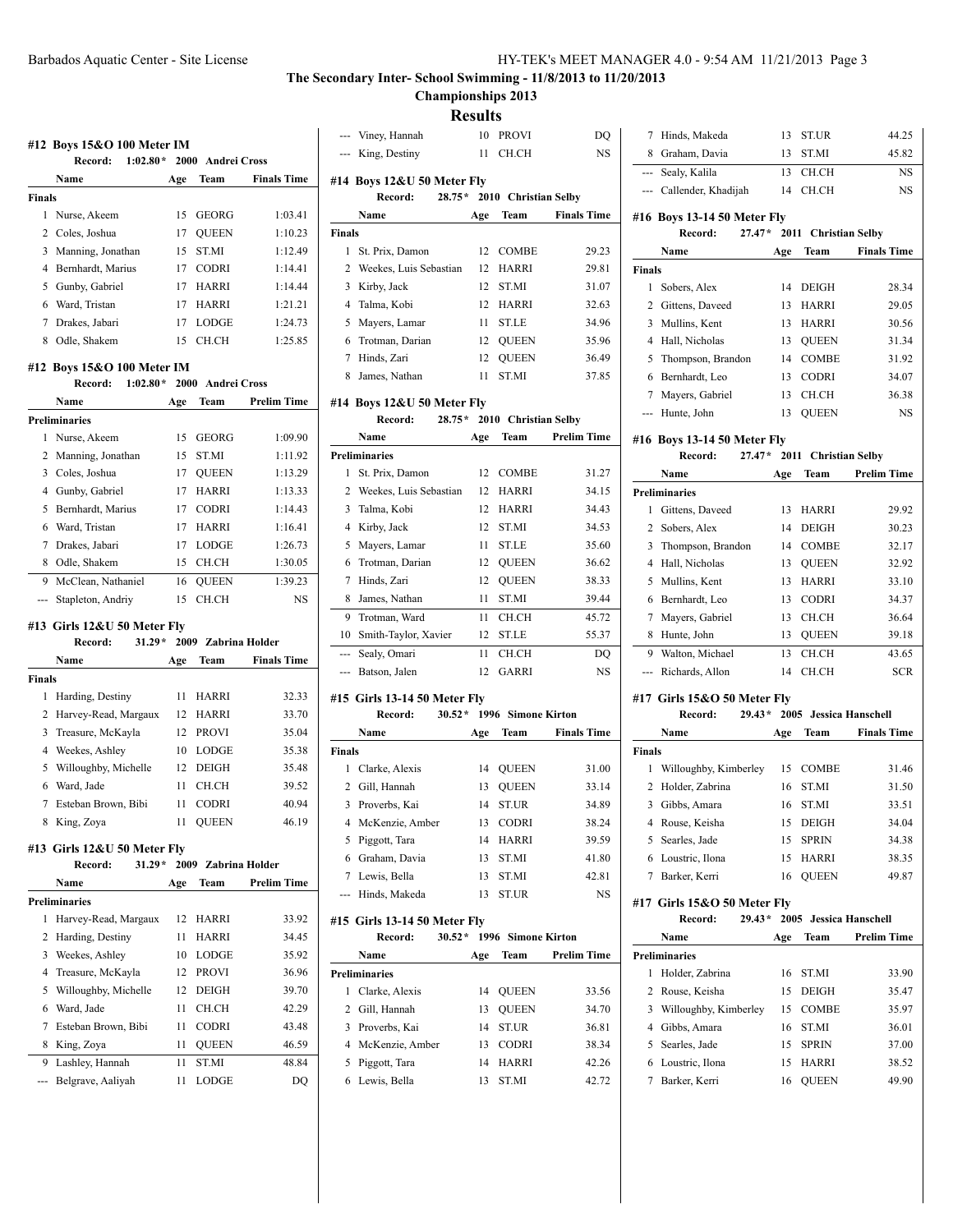# Barbados Aquatic Center - Site License

# **The Secondary Inter- School Swimming - 11/8/2013 to 11/20/2013**

# **Championships 2013**

**Results**

|                         | Preliminaries  (#17 Girls 15&O 50 Meter Fly) |     |                           |                      |
|-------------------------|----------------------------------------------|-----|---------------------------|----------------------|
|                         | --- Gonsalves, Dominique                     |     | 15 ST.UR                  | NS                   |
|                         | --- Lawrence, Brette                         |     | 17 CH.CH                  | <b>NS</b>            |
|                         | --- Phillips, Shannon                        |     | 15 CH.CH                  | <b>NS</b>            |
|                         | --- King, Chenise                            | 15  | <b>OUEEN</b>              | <b>NS</b>            |
|                         |                                              |     |                           |                      |
|                         | #18 Boys 15&O 50 Meter Fly                   |     |                           |                      |
|                         | Record: 26.59* 2005 Kerry Kirton<br>Name     |     |                           |                      |
|                         |                                              | Age | Team                      | <b>Finals Time</b>   |
| Finals                  |                                              |     | 15 GEORG                  |                      |
| 1<br>2                  | Nurse, Akeem                                 |     |                           | 27.10                |
|                         | Gunby, Gabriel                               | 17  | HARRI                     | 28.59                |
|                         | 3 Ward, Tristan                              | 17  | <b>HARRI</b>              | 29.78                |
|                         | 4 Coles, Joshua                              | 17  | QUEEN                     | 31.34                |
| 5                       | Manning, Jonathan                            | 15  | ST.MI                     | 31.83                |
|                         | 6 Stapleton, Andriy                          | 15  | CH.CH                     | 32.15                |
|                         | 7 Bernhardt, Marius                          | 17  | CODRI                     | 33.81                |
| 8                       | Warner, Matthew                              | 15  | COMBE                     | 34.00                |
|                         | #18 Boys 15&O 50 Meter Fly                   |     |                           |                      |
|                         | Record: 26.59* 2005 Kerry Kirton             |     |                           |                      |
|                         | Name                                         | Age | <b>Team</b>               | <b>Prelim Time</b>   |
|                         | Preliminaries                                |     |                           |                      |
|                         | 1 Gunby, Gabriel                             |     | 17 HARRI                  | 29.21                |
| 2                       | Nurse, Akeem                                 | 15  | GEORG                     | 29.64                |
| 3                       | Manning, Jonathan                            | 15  | ST.MI                     | 30.49                |
|                         | 4 Ward, Tristan                              | 17  | HARRI                     | 31.98                |
| 5                       | Stapleton, Andriy                            | 15  | CH.CH                     | 32.52                |
|                         | 6 Coles, Joshua                              | 17  | QUEEN                     | 32.64                |
|                         | 7 Bernhardt, Marius                          | 17  | <b>CODRI</b>              | 33.40                |
| 8                       | Warner, Matthew                              | 15  | <b>COMBE</b>              | 35.68                |
| 9                       | Odle, Shakem                                 | 15  | CH.CH                     | 38.29                |
| 10                      | Drakes, Jabari                               | 17  | LODGE                     | 40.69                |
|                         |                                              |     |                           |                      |
|                         | --- Bradshaw, Zev                            | 15  | DEIGH                     | NS                   |
|                         | --- Bagot, Zack                              | 16  | QUEEN                     | NS                   |
|                         | --- Maughn, Nicanor                          | 17  | <b>LODGE</b>              | <b>NS</b>            |
| ---                     | Abbott, Marlon                               | 15  | <b>DEIGH</b>              | <b>NS</b>            |
|                         | #19  Girls 12&U 50 Meter Back                |     |                           |                      |
|                         | Record:                                      |     | 32.03* 2009 Deandre Small |                      |
|                         | <b>Name</b>                                  |     |                           | Age Team Finals Time |
| Finals                  |                                              |     |                           |                      |
| 1                       | Titus, Danielle                              | 10  | HARRI                     | 32.91                |
| $\overline{\mathbf{c}}$ | Treasure, McKayla                            | 12  | PROVI                     | 35.03                |
| 3                       | Lashley, Rebecca                             | 12  | HARRI                     | 36.64                |
| 4                       | Weekes, Ashley                               | 10  | LODGE                     | 37.28                |
| 5                       | James, Reanna                                | 12  | <b>QUEEN</b>              | 37.81                |
| 6                       | Willoughby, Michelle                         | 12  | <b>DEIGH</b>              | 41.89                |
| 7                       | Esteban Brown, Bibi                          | 11  | <b>CODRI</b>              | 44.89                |
| 8                       | Ward, Jade                                   | 11  | CH.CH                     | 45.28                |
|                         |                                              |     |                           |                      |
|                         |                                              |     |                           |                      |

|                | #19  Girls 12&U 50 Meter Back |      |                        |                    |
|----------------|-------------------------------|------|------------------------|--------------------|
|                | $32.03*$<br>Record:           |      | 2009 Deandre Small     |                    |
|                | <b>Name</b>                   | Age  | Team                   | <b>Prelim Time</b> |
|                | <b>Preliminaries</b>          |      |                        |                    |
| 1              | Titus, Danielle               | 10   | HARRI                  | 33.79              |
| 2              | Treasure, McKayla             | 12   | <b>PROVI</b>           | 35.89              |
| 3              | Lashley, Rebecca              | 12   | HARRI                  | 35.92              |
| $\overline{4}$ | Weekes, Ashley                | 10   | LODGE                  | 37.19              |
| 5              | James, Reanna                 | 12   | QUEEN                  | 39.78              |
| 6              | Willoughby, Michelle          | 12   | <b>DEIGH</b>           | 43.36              |
| $*7$           | Esteban Brown, Bibi           | 11   | <b>CODRI</b>           | 45.20              |
| $*7$           | Ward, Jade                    | 11   | CH.CH                  | 45.20              |
| 9              | King, Zoya                    | 11   | QUEEN                  | 45.62              |
| 10             | Boyce, Erykah                 | 12   | ST.MI                  | 46.99              |
| 11             | Lashley, Hannah               | 11   | ST.MI                  | 47.05              |
| 12             | Collins, Amanda               | 12   | ST.UR                  | 47.41              |
| 13             | Gajraj, Anais                 | 10   | CODRI                  | 47.73              |
| 14             | Viney, Hannah                 | 10   | <b>PROVI</b>           | 48.47              |
| 15             | Ram, Kristina                 | 10   | ST.UR                  | 49.90              |
| 16             | King, Destiny                 | 11   | CH.CH                  | 1:22.86            |
| 17             | Boyce, Sharita                | 11   | LODGE                  | 1:31.68            |
| ---            | Lafond, Dominique             | 12   | <b>QUEEN</b>           | <b>NS</b>          |
|                | #20 Boys 12&U 50 Meter Back   |      |                        |                    |
|                | $31.42*$<br>Record:           | 2010 | <b>Christian Selby</b> |                    |
|                | Name                          | Age  | Team                   | <b>Finals Time</b> |
| <b>Finals</b>  |                               |      |                        |                    |
| 1              | St. Prix, Damon               | 12   | COMBE                  | $30.01*$           |
| 2              | Weekes, Luis Sebastian        | 12   | HARRI                  | $30.12*$           |
| 3              | Talma, Kobi                   | 12   | HARRI                  | 34.18              |
| 4              | Mayers, Lamar                 | 11   | <b>ST.LE</b>           | 38.24              |
| 5              | Trotman, Darian               | 12   | <b>QUEEN</b>           | 40.45              |
| 6              | Esteban Brown, Nico           | 12   | CODRI                  | 43.87              |
| 7              | Coles, Jacob                  | 12   | QUEEN                  | 50.19              |
| ---            | Sambrano, Justin              | 12   | <b>PROVI</b>           | <b>NS</b>          |
|                |                               |      |                        |                    |
|                | #20 Boys 12&U 50 Meter Back   |      |                        |                    |
|                | $31.42*$<br>Record:           | 2010 | <b>Christian Selby</b> |                    |
|                | Name                          | Age  | Team                   | <b>Prelim Time</b> |
|                | <b>Preliminaries</b>          |      |                        |                    |
| 1              | St. Prix, Damon               | 12   | COMBE                  | 33.32              |
| 2              | Weekes, Luis Sebastian        | 12   | HARRI                  | 35.70              |
| 3              | Talma, Kobi                   | 12   | HARRI                  | 36.22              |
| 4              | Mayers, Lamar                 | 11   | ST.LE                  | 39.75              |
| 5              | Sambrano, Justin              | 12   | <b>PROVI</b>           | 40.28              |
| 6              | Trotman, Darian               | 12   | <b>OUEEN</b>           | 41.58              |
| 7              | Coles, Jacob                  | 12   | <b>QUEEN</b>           | 43.34              |
| 8              | Esteban Brown, Nico           | 12   | CODRI                  | 43.72              |
| 9              | King, Alec                    | 12   | CH.CH                  | 46.29              |
| 10             | Williams, Evan                | 12   | <b>CODRI</b>           | 47.52              |
| 11             | Trotman, Ward                 | 11   | CH.CH                  | 51.30              |
| 12             | Inniss, J'Barri               | 11   | ELLER                  | 53.58              |
| 13             | Smith-Taylor, Xavier          | 12   | ST.LE                  | 1:00.88            |
|                | Price- Greaves, Alexande      | 10   | LODGE                  | DQ                 |

| Parris, Nicolas<br>11<br>DEIGH<br>$\cdots$<br>Batson, Jalen<br>12<br>GARRI<br>$---$<br>--- Murrell, Kai<br><b>DEIGH</b><br>10<br>--- Sealy, Omari<br>CH.CH<br>11 | <b>NS</b>      |
|------------------------------------------------------------------------------------------------------------------------------------------------------------------|----------------|
|                                                                                                                                                                  |                |
|                                                                                                                                                                  | NS             |
|                                                                                                                                                                  | NS             |
|                                                                                                                                                                  | <b>SCR</b>     |
| #21 Girls 13-14 50 Meter Back                                                                                                                                    |                |
| $31.98*$<br>1998<br>Record:<br><b>Keione Rayside</b>                                                                                                             |                |
|                                                                                                                                                                  |                |
| <b>Finals Time</b><br>Name<br>Team<br>Age                                                                                                                        |                |
| <b>Finals</b>                                                                                                                                                    |                |
| <b>QUEEN</b><br>$\mathbf{1}$<br>Clarke, Alexis<br>14                                                                                                             | 33.75          |
| 2<br>Proverbs, Kai<br>ST.UR<br>14<br>3                                                                                                                           | 35.56          |
| <b>QUEEN</b><br>Gill, Hannah<br>13<br>HARRI<br>$\overline{4}$<br>14                                                                                              | 35.83<br>40.61 |
| Piggott, Tara<br>5<br>Morgan-Farrell, Shiloh<br><b>HARRI</b><br>14                                                                                               | 41.12          |
| McKenzie, Amber<br><b>CODRI</b><br>6<br>13                                                                                                                       | 42.65          |
| 7 Callender, Khadijah<br>14                                                                                                                                      |                |
| CH.CH                                                                                                                                                            | 43.45          |
| Defreitas, Dakota<br>ST.UR<br>8<br>13                                                                                                                            | 43.77          |
| #21 Girls 13-14 50 Meter Back                                                                                                                                    |                |
| 31.98*<br>1998<br>Record:<br><b>Keione Rayside</b>                                                                                                               |                |
| <b>Prelim Time</b><br>Name<br>Team<br>Age                                                                                                                        |                |
| <b>Preliminaries</b>                                                                                                                                             |                |
| <b>QUEEN</b><br>1<br>Clarke, Alexis<br>14                                                                                                                        | 35.32          |
| $\overline{2}$<br><b>ST.UR</b><br>Proverbs, Kai<br>14                                                                                                            | 36.71          |
| 3<br>Gill, Hannah<br><b>QUEEN</b><br>13                                                                                                                          | 38.39          |
| Morgan-Farrell, Shiloh<br>HARRI<br>$\overline{4}$<br>14                                                                                                          | 41.70          |
| McKenzie, Amber<br>5<br>13<br><b>CODRI</b>                                                                                                                       | 42.07          |
| Piggott, Tara<br><b>HARRI</b><br>6<br>14                                                                                                                         | 42.21          |
| Callender, Khadijah<br>CH.CH<br>7<br>14                                                                                                                          | 44.60          |
| Defreitas, Dakota<br>ST.UR<br>8<br>13                                                                                                                            | 45.21          |
| 9 Hill, Sasha<br><b>CODRI</b><br>13                                                                                                                              |                |
|                                                                                                                                                                  | 45.55          |
| Sealy, Kalila<br>13<br>CH.CH                                                                                                                                     | <b>NS</b>      |
|                                                                                                                                                                  |                |
| #22 Boys 13-14 50 Meter Back<br>$29.48*$<br>Record:                                                                                                              |                |
| 2011 Christian Selby<br>Name                                                                                                                                     |                |
| Team<br><b>Finals Time</b><br>Age<br><b>Finals</b>                                                                                                               |                |
| 14 DEIGH<br>1                                                                                                                                                    | 31.46          |
| Sobers, Alex<br><b>QUEEN</b><br>2<br>Hall, Nicholas<br>13                                                                                                        | 31.86          |
| 3<br><b>COMBE</b><br>14                                                                                                                                          | 33.37          |
| Thompson, Brandon<br>4 Bernhardt, Leo<br>13 CODRI                                                                                                                | 34.22          |
| 5 Loustric, Mika<br>13<br>HARRI                                                                                                                                  | 34.47          |
| 6 Clarke, Dylan<br>13<br><b>HARRI</b>                                                                                                                            | 35.77          |
| 7 Mayers, Gabriel<br>CH.CH<br>13                                                                                                                                 | 43.90          |
| Lashley, Dwayne<br><b>QUEEN</b><br>8<br>13                                                                                                                       | 45.82          |
|                                                                                                                                                                  |                |
| #22 Boys 13-14 50 Meter Back                                                                                                                                     |                |
| 29.48*<br>2011 Christian Selby<br>Record:                                                                                                                        |                |
| <b>Prelim Time</b><br>Name<br>Age<br>Team                                                                                                                        |                |
| <b>Preliminaries</b>                                                                                                                                             |                |
| Sobers, Alex<br>1<br>14<br>DEIGH                                                                                                                                 | 32.93          |
| 2<br>Hall, Nicholas<br><b>QUEEN</b><br>13                                                                                                                        | 33.28          |
| 3<br>Bernhardt, Leo<br><b>CODRI</b><br>13                                                                                                                        | 33.83          |
| <b>COMBE</b><br>4 Thompson, Brandon<br>14                                                                                                                        | 34.47          |
| Loustric, Mika<br>HARRI<br>5<br>13<br>6 Clarke, Dylan<br>HARRI<br>13                                                                                             | 35.07<br>37.17 |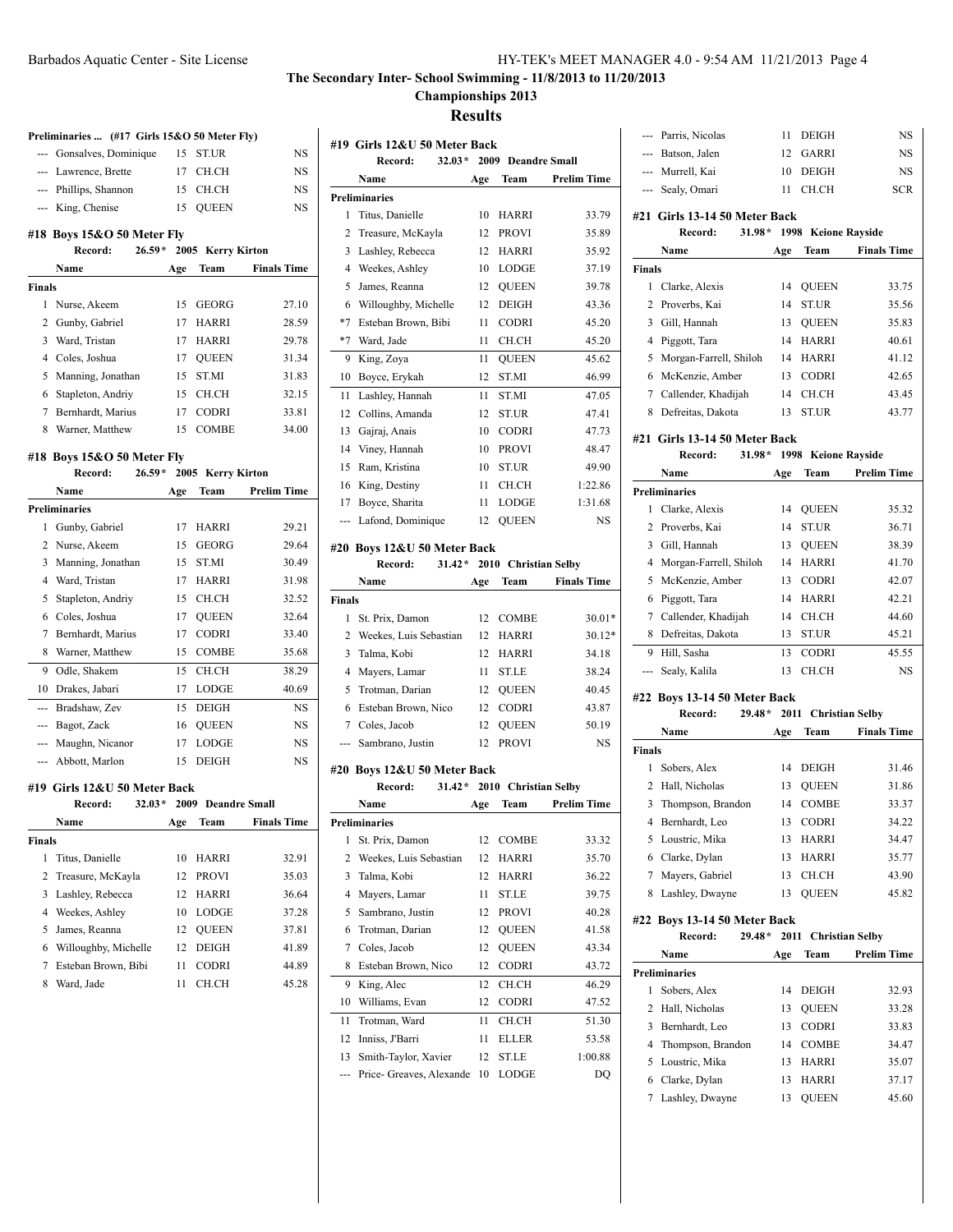# **The Secondary Inter- School Swimming - 11/8/2013 to 11/20/2013 Championships 2013**

**Results**

|               | Preliminaries  (#22 Boys 13-14 50 Meter Back)      |     |                   |                    | 6 W                           |
|---------------|----------------------------------------------------|-----|-------------------|--------------------|-------------------------------|
| 8             | Mayers, Gabriel                                    | 13  | CH.CH             | 46.88              | 7<br>$\circ$                  |
|               | 9 Hurley, Justin                                   | 14  | <b>SEVEN</b>      | 1:14.15            | 8 D                           |
|               | --- Richards, Allon                                | 14  | CH.CH             | <b>NS</b>          | $\mathcal{C}$<br>---          |
|               | #23 Girls 15&O 50 Meter Back                       |     |                   |                    | -- L                          |
|               | $32.10*$<br>Record:                                |     | 2011 Lee-Ann Rose |                    | --- S1                        |
|               | Name                                               | Age | Team              | <b>Finals Time</b> | #25 Gi                        |
| <b>Finals</b> |                                                    |     |                   |                    |                               |
| 1             | Willoughby, Kimberley                              | 15  | <b>COMBE</b>      | 34.12              | Т                             |
| 2             | Rouse, Keisha                                      | 15  | <b>DEIGH</b>      | 34.45              | Finals                        |
| 3             | Gibbs, Amara                                       | 16  | ST.MI             | 35.67              | H<br>1                        |
|               | 4 Loustric, Ilona                                  | 15  | HARRI             | 39.63              | 2 Q                           |
| 5             | King, Chenise                                      | 15  | <b>QUEEN</b>      | 41.49              | 3 P                           |
| 6             | Layne, Annie                                       | 15  | ST.UR             | 47.73              | 4 S                           |
|               | --- Holder, Zabrina                                | 16  | ST.MI             | NS                 | 5 C                           |
|               | #23 Girls 15&O 50 Meter Back                       |     |                   |                    | 6 L                           |
|               | $32.10*$<br>Record:                                |     | 2011 Lee-Ann Rose |                    | --- S                         |
|               | Name                                               | Age | Team              | <b>Prelim Time</b> | --- C                         |
|               | <b>Preliminaries</b>                               |     |                   |                    | #25 Gi                        |
| 1             | Holder, Zabrina                                    | 16  | ST.MI             | 36.04              |                               |
| 2             | Rouse, Keisha                                      | 15  | <b>DEIGH</b>      | 36.30              | Т                             |
| 3             | Willoughby, Kimberley                              | 15  | COMBE             | 36.86              | Prelimi                       |
| 4             | Loustric, Ilona                                    | 15  | HARRI             | 39.41              | 1 H                           |
| 5             | Gibbs, Amara                                       | 16  | ST.MI             | 40.98              | 2 Q                           |
| 6             | King, Chenise                                      | 15  | <b>QUEEN</b>      | 43.67              | 3 S                           |
| 7             | Layne, Annie                                       | 15  | <b>ST.UR</b>      | 46.72              | 4 C                           |
|               | --- Phillips, Shannon                              | 15  | CH.CH             | NS                 | 5 P                           |
|               | --- Gonsalves, Dominique                           | 15  | ST.UR             | NS                 | <sup>S</sup><br>6             |
|               | --- Lawrence, Brette                               | 17  | CH.CH             | NS                 | C<br>7                        |
|               | --- Gill, Gabriella                                | 16  | QUEEN             | NS                 | 8<br>L                        |
|               | --- Hallsworth, Ceri                               | 16  | <b>HARRI</b>      | NS                 |                               |
|               |                                                    |     |                   |                    | #26 Bo                        |
|               | #24 Boys 15&O 50 Meter Back<br>$28.79*$<br>Record: |     | 2008 Justin Babb  |                    | Т                             |
|               | <b>Name</b>                                        | Age | Team              | <b>Finals Time</b> | Finals                        |
| <b>Finals</b> |                                                    |     |                   |                    | 1<br>Н                        |
| 1             | Nurse, Akeem                                       | 15  | <b>GEORG</b>      | 29.99              | 2 S                           |
|               | 2 Coles, Joshua                                    | 17  | <b>QUEEN</b>      | 30.43              | $3\,C$                        |
| 3             | Holder-Callender, Kyle                             | 17  | HARRI             | 33.89              | 4 Q                           |
| 4             | Ward, Tristan                                      | 17  | HARRI             | 34.32              | --- C                         |
| 5             | Manning, Jonathan                                  | 15  | ST.MI             | 35.40              |                               |
|               | 6 Warner, Matthew                                  | 15  | COMBE             | 38.57              | #26 Bo                        |
|               | 7 Odle, Shakem                                     | 15  | CH.CH             | 43.37              |                               |
| 8             | McClean, Nathaniel                                 | 16  | <b>QUEEN</b>      | 44.57              | T                             |
|               |                                                    |     |                   |                    | Prelimi                       |
|               | #24 Boys 15&O 50 Meter Back<br>$28.79*$<br>Record: |     | 2008 Justin Babb  |                    | H<br>1<br>S<br>$\overline{2}$ |
|               | Name                                               | Age | Team              | <b>Prelim Time</b> |                               |
|               | <b>Preliminaries</b>                               |     |                   |                    | 3 Q<br>4 C                    |
| 1             | Coles, Joshua                                      | 17  | <b>QUEEN</b>      | 31.97              | 5 C                           |
|               | 2 Nurse, Akeem                                     | 15  | GEORG             | 32.62              | P                             |
| 3             | Manning, Jonathan                                  | 15  | ST.MI             | 35.16              |                               |
|               | 4 Ward, Tristan                                    |     | 17 HARRI          | 35.34              |                               |
| 5             | Holder-Callender, Kyle                             | 17  | HARRI             | 35.75              |                               |
|               |                                                    |     |                   |                    |                               |
|               |                                                    |     |                   |                    |                               |

| 6              | Warner, Matthew                     | 15 | <b>COMBE</b>                   | 38.90              |
|----------------|-------------------------------------|----|--------------------------------|--------------------|
| 7              | Odle, Shakem                        | 15 | CH.CH                          | 44.40              |
| 8              | Dear, Terrence                      | 17 | <b>QUEEN</b>                   | 46.37              |
| $\overline{a}$ | Corbin, Christopher                 | 16 | <b>LODGE</b>                   | <b>NS</b>          |
| $\overline{a}$ | Lewis-Best, Torrian                 | 17 | <b>LODGE</b>                   | <b>NS</b>          |
|                | --- Stapleton, Andriy               | 15 | CH.CH                          | <b>NS</b>          |
|                | #25 Girls 12&U 200 Meter Free Relay |    |                                |                    |
|                | Record:                             |    | 2:01.52 * 1997 Queen's College |                    |
|                | Team                                |    | Relay                          | <b>Finals Time</b> |
| Finals         |                                     |    |                                |                    |
| 1              | <b>HARRI</b>                        |    | A                              | 2:04.83            |
| 2              | <b>QUEEN</b>                        |    | A                              | 2:21.20            |
| 3              | <b>PROVI</b>                        |    | A                              | 2:34.03            |
| 4              | <b>ST.UR</b>                        |    | A                              | 2:35.97            |
| 5              | <b>CODRI</b>                        |    | A                              | 2:38.68            |
| 6              | <b>LODGE</b>                        |    | A                              | 3:40.42            |
| ---            | <b>ST.MI</b>                        |    | A                              | <b>NS</b>          |
|                | --- CH.CH                           |    | A                              | <b>NS</b>          |
|                | #25 Girls 12&U 200 Meter Free Relay |    |                                |                    |
|                | Record:                             |    | 2:01.52 * 1997 Oueen's College |                    |
|                | Team                                |    | <b>Relay</b>                   | Prelim Time        |

|                      | <b>Team</b>  | Relay | <b>Prelim Time</b> |
|----------------------|--------------|-------|--------------------|
| <b>Preliminaries</b> |              |       |                    |
| 1                    | <b>HARRI</b> | A     | 2:08.42            |
|                      | 2 OUEEN      | A     | 2:28.76            |
| 3                    | <b>ST UR</b> | A     | 2:40.24            |
| 4                    | <b>CODRI</b> | A     | 2:41.48            |
| 5                    | <b>PROVI</b> | A     | 2:44.07            |
| 6                    | <b>STMI</b>  | A     | 3:13.44            |
| 7                    | <b>CH CH</b> | A     | 3:16.56            |
| 8                    | <b>LODGE</b> | А     | 3:47.00            |

#### **#26 Boys 12&U 200 Meter Free Relay Record: 1:57.91\* 2008 Harrison College**

|                | Team         | Relay | <b>Finals Time</b> |
|----------------|--------------|-------|--------------------|
| Finals         |              |       |                    |
| 1              | <b>HARRI</b> | A     | 2:02.67            |
|                | 2 STMI       | A     | 2:16.78            |
|                | 3 CODRI      | A     | 2:20.00            |
| $\overline{4}$ | <b>OUEEN</b> | A     | 2:37.32            |
|                | --- CH.CH    | А     | X2:30.05           |
|                |              |       |                    |

### **#26 Boys 12&U 200 Meter Free Relay**

|    | Record:              |       | 1:57.91 * 2008 Harrison College |  |
|----|----------------------|-------|---------------------------------|--|
|    | <b>Team</b>          | Relay | <b>Prelim Time</b>              |  |
|    | <b>Preliminaries</b> |       |                                 |  |
| 1  | <b>HARRI</b>         |       | 2:04.48<br>A                    |  |
|    | 2 STMI               | A     | 2:26.89                         |  |
| 3  | <b>OUEEN</b>         |       | 2.2983<br>A                     |  |
| 4  | <b>CODRI</b>         |       | 2:30.46<br>A                    |  |
| 5. | <b>CH CH</b>         |       | 2:41.69<br>A                    |  |
|    | --- PROVI            |       | NS<br>А                         |  |
|    |                      |       |                                 |  |

|               | #27 Girls 13-14 200 Meter Free Relay |       |                                       |
|---------------|--------------------------------------|-------|---------------------------------------|
|               |                                      |       | Record: 1:58.73* 1999 Queen's College |
|               | Team                                 | Relay | <b>Finals Time</b>                    |
| <b>Finals</b> |                                      |       |                                       |
|               | <b>OUEEN</b>                         | A     | 2:12.00                               |
|               | 2 CODRI                              | A     | 2:22.73                               |
|               | <b>STMI</b>                          | А     | 2:30.51                               |

#### **#27 Girls 13-14 200 Meter Free Relay**

| Record:              | 1:58.73* 1999 Oueen's College |                    |
|----------------------|-------------------------------|--------------------|
| Team                 | Relay                         | <b>Prelim Time</b> |
| <b>Preliminaries</b> |                               |                    |
| <b>OUEEN</b>         | A                             | 2:15.14            |
| 2 CODRI              | A                             | 2:28.90            |
| - ST MI<br>3         | A                             | 2:33.60            |
| --- HARRI            | A                             | X2:23.25           |
| --- CH.CH            | A                             | X2:58.46           |
| --- ST.UR            | A                             | NS                 |

### **#28 Boys 13-14 200 Meter Free Relay**

|               | Record:      |       | $1:45.80*$ 2001 Harrison College |
|---------------|--------------|-------|----------------------------------|
|               | Team         | Relay | <b>Finals Time</b>               |
| <b>Finals</b> |              |       |                                  |
| 1.            | <b>HARRI</b> | A     | 1:54.57                          |
|               | 2 OUEEN      | А     | 2:12.77                          |
|               | --- CH.CH    | А     | X2:24.91                         |
|               |              |       |                                  |

### **#28 Boys 13-14 200 Meter Free Relay**

|    |                      | Record: 1:45.80* 2001 Harrison College |                    |
|----|----------------------|----------------------------------------|--------------------|
|    | Team                 | Relay                                  | <b>Prelim Time</b> |
|    | <b>Preliminaries</b> |                                        |                    |
| 1. | <b>HARRI</b>         | А                                      | 2:08.62            |
|    | 2 OUEEN              | А                                      | 2:13.01            |
|    | CH CH                |                                        | 2:31.50            |

### **#29 Girls 15&O 200 Meter Free Relay**

|               | Record:      | $2:04.47*$ 2009 Harrison College |                    |
|---------------|--------------|----------------------------------|--------------------|
|               | Team         | Relay                            | <b>Finals Time</b> |
| <b>Finals</b> |              |                                  |                    |
|               | 1 STMI       | А                                | 2:16.98            |
|               | 2 HARRI      | А                                | 2:30.21            |
|               | <b>OUEEN</b> |                                  | 2:30.57            |

# **#29 Girls 15&O 200 Meter Free Relay**

| Record:              | 2:04.47* 2009 Harrison College |                    |
|----------------------|--------------------------------|--------------------|
| <b>Team</b>          | Relay                          | <b>Prelim Time</b> |
| <b>Preliminaries</b> |                                |                    |
| <b>HARRI</b><br>1    | А                              | 2:33.98            |
| 2 OUEEN              | A                              | 2:36.55            |
| 3 STMI               | A                              | 2:51.81            |
| --- ST.UR            | А                              | NS                 |
| --- CH.CH            | A                              | NS                 |
|                      |                                |                    |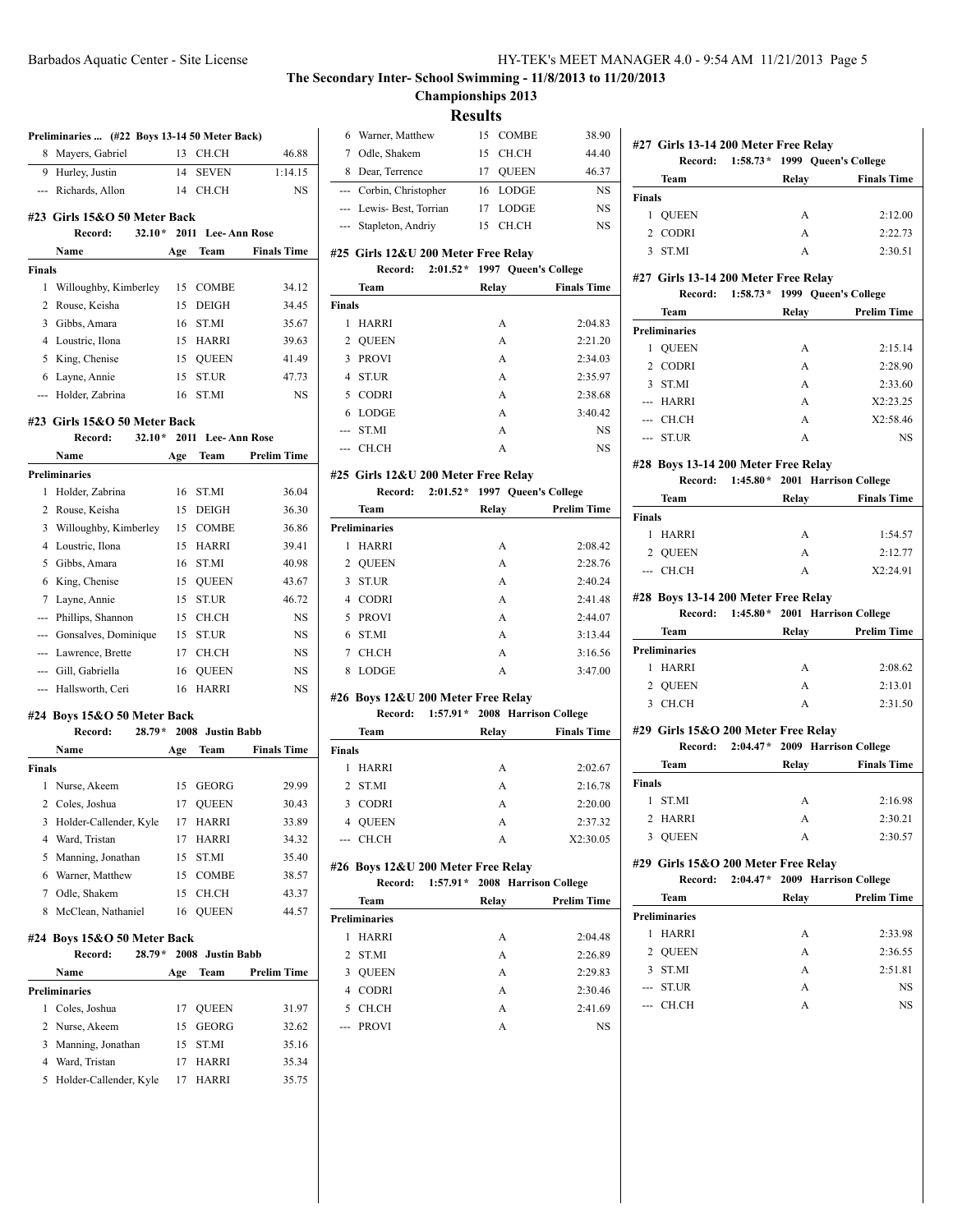**Championships 2013**

**Results**

|               | #30 Boys 15&O 200 Meter Free Relay<br>$1:46.26*$<br>Record: |       | 2000 Harrison College          |                    | --- King, Destiny<br>#32 Boys 12&U 50 N |  |
|---------------|-------------------------------------------------------------|-------|--------------------------------|--------------------|-----------------------------------------|--|
|               | Team                                                        | Relay |                                | <b>Finals Time</b> | Record:                                 |  |
| <b>Finals</b> |                                                             |       |                                |                    | Name                                    |  |
| 1             | HARRI                                                       |       | A                              | 1:52.00            | Finals                                  |  |
| 2             | <b>CODRI</b>                                                |       | А                              | 1:56.87            | $\mathbf{1}$<br>Weekes, Luis Seba       |  |
| 3             | <b>QUEEN</b>                                                |       | A                              | 2:00.97            | 2<br>Walrond, Jumar                     |  |
| 4             | CH.CH                                                       |       | A                              | 2:03.72            | 3 St. Prix, Damon                       |  |
| 5             | LODGE                                                       |       | A                              | 2:36.37            | 4 Kirby, Jack                           |  |
|               |                                                             |       |                                |                    | Trotman, Darian<br>5                    |  |
|               | #30 Boys 15&O 200 Meter Free Relay                          |       |                                |                    | 6 Mayers, Lamar                         |  |
|               | Record:                                                     |       | 1:46.26* 2000 Harrison College |                    | 7 Mullan, Ciaran                        |  |
|               | Team                                                        | Relay |                                | <b>Prelim Time</b> | 8 Van Anrooij, Edwa                     |  |
|               | <b>Preliminaries</b>                                        |       |                                |                    |                                         |  |
|               | 1 CODRI                                                     |       | A                              | 1:58.97            | #32 Boys 12&U 50 N                      |  |
| 2             | HARRI                                                       |       | A                              | 2:06.71            | Record:                                 |  |
| 3             | CH.CH                                                       |       | А                              | 2:11.23            | Name                                    |  |
| 4             | <b>QUEEN</b>                                                |       | A                              | 2:13.93            | <b>Preliminaries</b>                    |  |
| 5             | LODGE                                                       |       | A                              | 2:42.99            | Weekes, Luis Seba<br>1                  |  |
|               |                                                             |       |                                |                    | Walrond, Jumar<br>2                     |  |
|               | #31 Girls 12&U 50 Meter Breast<br>Record:                   |       | 35.91 * 2009 Deandre Small     |                    | St. Prix, Damon<br>3                    |  |
|               |                                                             |       |                                | <b>Finals Time</b> | 4 Kirby, Jack                           |  |
|               | Name                                                        | Age   | Team                           |                    | 5 Trotman, Darian                       |  |
| <b>Finals</b> |                                                             |       |                                |                    | 6 Mayers, Lamar                         |  |
| 1             | Titus, Danielle                                             | 10    | HARRI                          | 37.97              | 7 Coles, Jacob                          |  |
| 2             | Willoughby, Michelle                                        |       | 12 DEIGH                       | 39.23              | 8 Mullan, Ciaran                        |  |
| 3             | Lashley, Rebecca                                            |       | 12 HARRI                       | 39.65              | Trotman, Ward<br>9                      |  |
| 4             | Weekes, Ashley                                              |       | 10 LODGE                       | 39.70              | Van Anrooij, Edwa<br>10                 |  |
| 5             | Treasure, McKayla                                           |       | 12 PROVI                       | 43.27              | 11<br>Smith-Taylor, Xav                 |  |
| 6             | Weekes, Zakiya                                              | 11    | <b>SPRIN</b>                   | 43.81              | Kelshell, Luke<br>12                    |  |
| 7             | Lashley, Hannah                                             | 11    | ST.MI                          | 44.90              | Inniss, J'Barri<br>13                   |  |
| 8             | McKeever, Kayleigh                                          | 12    | ST.UR                          | 45.12              | Best, Christian<br>14                   |  |
|               | #31 Girls 12&U 50 Meter Breast                              |       |                                |                    | Da Silva, Ben<br>15                     |  |
|               | Record:                                                     |       | 35.91 * 2009 Deandre Small     |                    | 16 Dawson, Deamon                       |  |
|               | Name                                                        | Age   | Team                           | <b>Prelim Time</b> | --- Price- Greaves, Al                  |  |
|               | <b>Preliminaries</b>                                        |       |                                |                    |                                         |  |
| 1             | Titus, Danielle                                             | 10    | HARRI                          | 40.15              | Sambrano, Justin                        |  |
| 2             | Weekes, Ashley                                              |       | 10 LODGE                       | 40.58              | Sealy, Omari                            |  |
| 3             | Lashley, Rebecca                                            | 12    | HARRI                          | 41.13              | Coyle, Gavin                            |  |
| 4             | Treasure, McKayla                                           | 12    | PROVI                          | 45.78              | #33 Girls 13-14 50 M                    |  |
| 5             | Willoughby, Michelle                                        | 12    | DEIGH                          | 45.85              | Record:                                 |  |
| 6             | McKeever, Kayleigh                                          | 12    | ST.UR                          | 46.20              | Name                                    |  |
| 7             | Lashley, Hannah                                             | 11    | ST.MI                          | 46.50              | Finals                                  |  |
| 8             | Weekes, Zakiya                                              | 11    | SPRIN                          | 46.91              | 1<br>Clarke, Alexis                     |  |
|               |                                                             |       |                                |                    | $\overline{c}$<br>Proverbs, Kai         |  |
| 9             | King, Zoya                                                  | 11    | QUEEN                          | 47.41              | 3<br>Gill, Hannah                       |  |
| 10            | Lafond, Dominique                                           | 12    | QUEEN                          | 49.03              | McKenzie, Amber<br>4                    |  |
| 11            | Turney, Cayla                                               | 12    | SPRIN                          | 49.73              | 5<br>Piggott, Tara                      |  |
| 12            | Reiche, Florencia                                           | 12    | CODRI                          | 51.74              | 6<br>Armstrong, Mirano                  |  |
| 13            | Arriola, Amalia                                             | 11    | CODRI                          | 52.04              | 7<br>Graham, Davia                      |  |
| 14            | Humphery, Katelyn                                           | 11    | ST.UR                          | 53.15              | 8<br>Goddard, Halle                     |  |
| 15            | Ward, Jade                                                  | 11    | CH.CH                          | 54.75              |                                         |  |
| 16            | Goodman, Natalia                                            | 10    | PROVI                          | 1:03.27            |                                         |  |
| ---           | Butcher, Racquel                                            | 10    | CH.CH                          | DQ                 |                                         |  |
|               | Belgrave, Aaliyah                                           | 11    | LODGE                          | DQ                 |                                         |  |
|               |                                                             |       |                                |                    |                                         |  |

|          |                                 | results |                    |                        |
|----------|---------------------------------|---------|--------------------|------------------------|
| $\cdots$ | King, Destiny                   | 11      | CH.CH              | SCR                    |
|          | #32 Boys 12&U 50 Meter Breast   |         |                    |                        |
|          | $35.00*$<br>Record:             | 2004    |                    | <b>Raymond Edwards</b> |
|          | Name                            | Age     | Team               | <b>Finals Time</b>     |
| Finals   |                                 |         |                    |                        |
| 1        | Weekes, Luis Sebastian          | 12      | HARRI              | 34.79*                 |
|          | 2 Walrond, Jumar                | 12      | <b>HARRI</b>       | 36.70                  |
| 3        | St. Prix, Damon                 | 12      | <b>COMBE</b>       | 36.98                  |
| 4        | Kirby, Jack                     | 12      | ST.MI              | 40.53                  |
| 5        | Trotman, Darian                 | 12      | <b>QUEEN</b>       | 42.66                  |
| 6        | Mayers, Lamar                   | 11      | <b>ST.LE</b>       | 43.74                  |
| 7        | Mullan, Ciaran                  | 12      | <b>CODRI</b>       | 46.07                  |
| 8        | Van Anrooij, Edward             | 11      | <b>CODRI</b>       | 49.51                  |
|          |                                 |         |                    |                        |
|          | #32 Boys 12&U 50 Meter Breast   |         |                    |                        |
|          | $35.00*$<br>Record:             | 2004    |                    | <b>Raymond Edwards</b> |
|          | Name                            | Age     | Team               | <b>Prelim Time</b>     |
|          | <b>Preliminaries</b>            |         |                    |                        |
| 1        | Weekes, Luis Sebastian          | 12      | <b>HARRI</b>       | 36.73                  |
|          | 2 Walrond, Jumar                | 12.     | HARRI              | 37.32                  |
| 3        | St. Prix, Damon                 | 12      | <b>COMBE</b>       | 41.09                  |
|          | 4 Kirby, Jack                   | 12      | ST.MI              | 41.16                  |
| 5        | Trotman, Darian                 | 12      | <b>QUEEN</b>       | 43.85                  |
| 6        | Mayers, Lamar                   | 11      | <b>ST.LE</b>       | 45.49                  |
| 7        | Coles, Jacob                    | 12      | <b>OUEEN</b>       | 46.35                  |
| 8        | Mullan, Ciaran                  | 12      | <b>CODRI</b>       | 48.51                  |
| 9        | Trotman, Ward                   | 11      | CH.CH              | 50.52                  |
| 10       | Van Anrooij, Edward             | 11      | <b>CODRI</b>       | 50.65                  |
| 11       | Smith-Taylor, Xavier            | 12      | <b>ST.LE</b>       | 50.67                  |
| 12       | Kelshell, Luke                  | 11      | ST.MI              | 55.07                  |
| 13       | Inniss, J'Barri                 | 11      | <b>ELLER</b>       | 59.97                  |
| 14       | Best, Christian                 | 11      | DEIGH              | 1:00.02                |
| 15       | Da Silva, Ben                   | 11      | <b>PROVI</b>       | 1:02.11                |
| 16       | Dawson, Deamon                  | 10      | <b>LODGE</b>       | 1:15.18                |
|          | --- Price- Greaves, Alexande 10 |         | <b>LODGE</b>       | DQ                     |
|          | --- Sambrano, Justin            | 12      | <b>PROVI</b>       | DQ                     |
| ---      | Sealy, Omari                    | 11      | CH.CH              | NS                     |
|          | Coyle, Gavin                    | 10      | <b>PROVI</b>       | SCR                    |
|          | #33 Girls 13-14 50 Meter Breast |         |                    |                        |
|          | $36.22*$<br>Record:             |         | 2002 Alexis Jordan |                        |
|          | Name                            | Age     | Team               | <b>Finals Time</b>     |
| Finals   |                                 |         |                    |                        |
| 1        | Clarke, Alexis                  | 14      | QUEEN              | 37.47                  |
| 2        | Proverbs, Kai                   | 14      | <b>ST.UR</b>       | 37.70                  |
| 3        | Gill, Hannah                    | 13      | <b>OUEEN</b>       | 39.56                  |
|          | 4 McKenzie, Amber               | 13      | <b>CODRI</b>       | 40.02                  |
|          |                                 | 14      | <b>HARRI</b>       |                        |
| 5        | Piggott, Tara                   |         |                    | 44.96                  |
| 6        | Armstrong, Miranda              | 13      | HARRI              | 46.26                  |
| 7        | Graham, Davia                   | 13      | ST.MI              | 48.20                  |
| 8        | Goddard, Halle                  | 14      | <b>PROVI</b>       | 51.69                  |
|          |                                 |         |                    |                        |

|                    | $36.22*$<br>Record:                                   |     | 2002 Alexis Jordan |                                                               |
|--------------------|-------------------------------------------------------|-----|--------------------|---------------------------------------------------------------|
|                    | Name                                                  | Age | Team               | <b>Prelim Time</b>                                            |
|                    | <b>Preliminaries</b>                                  |     |                    |                                                               |
| 1                  | Proverbs, Kai                                         | 14  | ST.UR              | 39.31                                                         |
| 2                  | McKenzie, Amber                                       | 13  | <b>CODRI</b>       | 41.42                                                         |
| 3                  | Clarke, Alexis                                        | 14  | QUEEN              | 41.70                                                         |
| 4                  | Gill, Hannah                                          | 13  | <b>QUEEN</b>       | 42.06                                                         |
| 5                  | Piggott, Tara                                         | 14  | <b>HARRI</b>       | 46.74                                                         |
| 6                  | Armstrong, Miranda                                    | 13  | <b>HARRI</b>       | 47.95                                                         |
| 7                  | Graham, Davia                                         | 13  | ST.MI              | 49.38                                                         |
| 8                  | Goddard, Halle                                        | 14  | <b>PROVI</b>       | 50.87                                                         |
| 9                  | Callender, Khadijah                                   | 14  | CH.CH              | 52.89                                                         |
|                    | 10 Hinds, Makeda                                      | 13  | ST.UR              | 53.71                                                         |
|                    | --- Lewis, Jamie                                      | 13  | ST.MI              | DQ                                                            |
|                    | --- Eccleston, Kaitlyn                                | 14  | <b>CODRI</b>       | DQ                                                            |
| $\cdots$           | Sealy, Kalila                                         | 13  | CH.CH              | <b>NS</b>                                                     |
|                    |                                                       |     |                    |                                                               |
|                    | #34 Boys 13-14 50 Meter Breast<br>$32.18*$<br>Record: |     | 1999 Andrei Cross  |                                                               |
|                    | Name                                                  |     |                    |                                                               |
|                    |                                                       | Age | Team               | <b>Finals Time</b>                                            |
| <b>Finals</b><br>1 | Mullins, Kent                                         |     |                    |                                                               |
|                    |                                                       | 13  | HARRI              | 33.83                                                         |
| 2                  | Sobers, Alex                                          | 14  | <b>DEIGH</b>       | 34.16                                                         |
| 3                  | Hall, Nicholas                                        | 13  | <b>QUEEN</b>       | 35.62                                                         |
| 4                  | Thompson, Brandon                                     | 14  | COMBE              | 36.33                                                         |
| 5                  | Bernhardt, Leo                                        | 13  | <b>CODRI</b>       | 36.86                                                         |
| 6                  | Forde, Jelani                                         | 14  | <b>HARRI</b>       | 37.28                                                         |
| 7                  | Mayers, Gabriel                                       | 13  | CH.CH              | 41.24                                                         |
|                    | Richards, Allon                                       | 14  | CH.CH              | NS                                                            |
|                    | #34 Boys 13-14 50 Meter Breast                        |     |                    |                                                               |
|                    | $32.18*$<br>Record:                                   |     | 1999 Andrei Cross  |                                                               |
|                    | Name                                                  | Age | Team               | <b>Prelim Time</b>                                            |
|                    | <b>Preliminaries</b>                                  |     |                    |                                                               |
| 1                  | Mullins, Kent                                         | 13  | <b>HARRI</b>       | 36.67                                                         |
| 2                  | Sobers, Alex                                          | 14  | <b>DEIGH</b>       | 37.27                                                         |
|                    | Bernhardt, Leo                                        | 13  | <b>CODRI</b>       | 37.58                                                         |
| 3                  |                                                       |     |                    |                                                               |
| 4                  | Thompson, Brandon                                     | 14  | <b>COMBE</b>       |                                                               |
|                    | 5 Hall, Nicholas                                      |     | 13 QUEEN           |                                                               |
|                    | 6 Forde, Jelani                                       | 14  | <b>HARRI</b>       |                                                               |
| 7                  | Richards, Allon                                       | 14  | CH.CH              |                                                               |
|                    | 8 Mayers, Gabriel                                     | 13  | CH.CH              |                                                               |
| 9                  | Hunte, John                                           | 13  | <b>OUEEN</b>       |                                                               |
| 10                 | Hurley, Justin                                        | 14  | <b>SEVEN</b>       |                                                               |
|                    | #35 Girls 15&O 50 Meter Breast                        |     |                    | 37.99<br>38.56<br>38.70<br>43.28<br>44.06<br>44.43<br>1:13.23 |

|        | Name                    | Age | <b>Team</b>  | <b>Finals Time</b> |
|--------|-------------------------|-----|--------------|--------------------|
| Finals |                         |     |              |                    |
| 1      | Holder, Zabrina         |     | 16 STMI      | 38.75              |
|        | 2 Willoughby, Kimberley |     | 15 COMBE     | 38.78              |
| 3      | Rouse, Keisha           | 15  | <b>DEIGH</b> | 39.22              |
|        | 4 Clarke, Alana         |     | 16 HARRI     | 44.69              |
|        | 5 Loustric, Ilona       |     | HARRI        | 46.34              |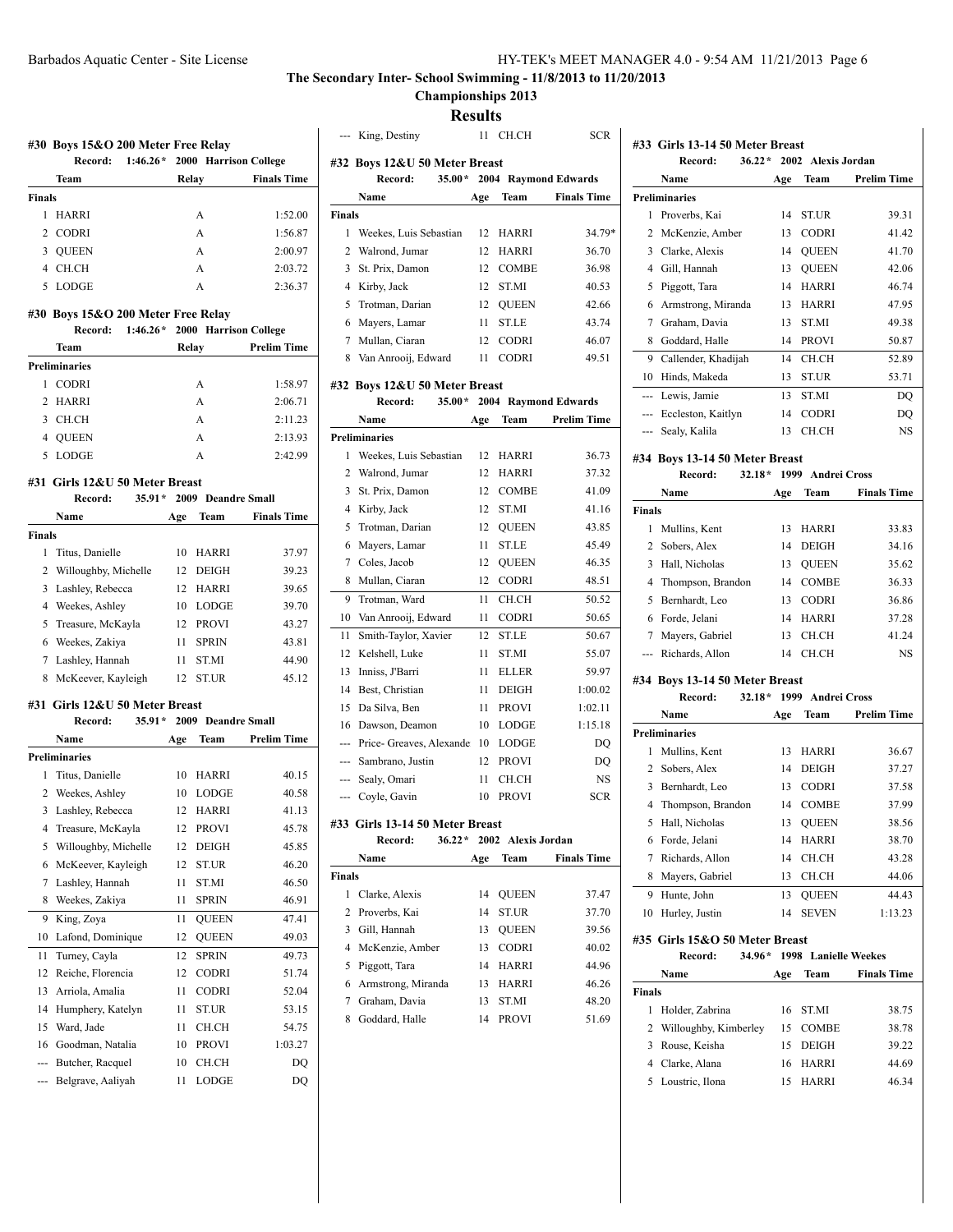**Championships 2013**

**Results**

| Finals  (#35 Girls 15&O 50 Meter Breast) |                                                      |      |                      |                        |
|------------------------------------------|------------------------------------------------------|------|----------------------|------------------------|
|                                          | 6 Gonsalves, Dominique                               | 15   | ST.UR                | 46.64                  |
|                                          | --- Searles, Jade                                    | 15   | <b>SPRIN</b>         | NS                     |
|                                          | --- King, Chenise                                    | 15   | <b>QUEEN</b>         | NS                     |
|                                          | #35 Girls 15&O 50 Meter Breast                       |      |                      |                        |
|                                          | $34.96*$<br>Record:                                  |      | 1998 Lanielle Weekes |                        |
|                                          | Name                                                 | Age  | Team                 | <b>Prelim Time</b>     |
|                                          | <b>Preliminaries</b>                                 |      |                      |                        |
| 1                                        | Holder, Zabrina                                      | 16   | ST.MI                | 40.74                  |
| 2                                        | Willoughby, Kimberley                                | 15   | <b>COMBE</b>         | 41.66                  |
| 3                                        | Rouse, Keisha                                        | 15   | <b>DEIGH</b>         | 41.98                  |
| 4                                        | Clarke, Alana                                        | 16   | HARRI                | 45.67                  |
| 5                                        | Loustric, Ilona                                      | 15   | HARRI                | 46.28                  |
| 6                                        | Gonsalves, Dominique                                 | 15   | ST.UR                | 47.05                  |
| 7                                        | Searles, Jade                                        | 15   | <b>SPRIN</b>         | 47.40                  |
| 8                                        | King, Chenise                                        | 15   | <b>QUEEN</b>         | 47.91                  |
| 9                                        | Best, Danielle                                       | 16   | <b>QUEEN</b>         | 53.85                  |
|                                          | 10 Moore, Najee                                      | 16   | ST.UR                | 54.46                  |
| ---                                      | Simpson, Keishana                                    | 15   | <b>LODGE</b>         | NS                     |
| ---                                      | Lawrence, Brette                                     | 17   | CH.CH                | <b>NS</b>              |
| ---                                      | Phillips, Shannon                                    | 15   | CH.CH                | NS                     |
|                                          |                                                      |      |                      |                        |
|                                          | #36 Boys 15&O 50 Meter Breast<br>$31.22*$<br>Record: | 2001 |                      | <b>Terrence Haynes</b> |
|                                          | Name                                                 | Age  | Team                 | <b>Finals Time</b>     |
| Finals                                   |                                                      |      |                      |                        |
|                                          | 1 Gunby, Gabriel                                     | 17   | HARRI                | 32.40                  |
| $\overline{2}$                           | Nurse, Akeem                                         | 15   | <b>GEORG</b>         | 32.41                  |
| 3                                        | Coles, Joshua                                        | 17   | <b>QUEEN</b>         | 34.12                  |
| 4                                        | Manning, Jonathan                                    | 15   | ST.MI                | 36.10                  |
| 5                                        | Bernhardt, Marius                                    | 17   | <b>CODRI</b>         | 36.60                  |
| 6                                        | Carter, Brenon                                       | 17   | HARRI                | 41.43                  |
|                                          | --- McClean, Nathaniel                               | 16   | <b>QUEEN</b>         | NS                     |
| ---                                      | Stapleton, Andriy                                    | 15   | CH.CH                | NS                     |
|                                          |                                                      |      |                      |                        |
|                                          | #36 Boys 15&O 50 Meter Breast                        |      |                      |                        |
|                                          | Record:<br>$31.22*$                                  | 2001 |                      | <b>Terrence Haynes</b> |
|                                          | Name                                                 | Age  | Team                 | <b>Prelim Time</b>     |
|                                          | <b>Preliminaries</b>                                 |      |                      |                        |
|                                          | 1 Gunby, Gabriel                                     |      | 17 HARRI             | 35.72                  |
| 2                                        | Coles, Joshua                                        | 17   | QUEEN                | 36.82                  |
| 3                                        | Nurse, Akeem                                         | 15   | GEORG                | 37.04                  |
| 4                                        | Bernhardt, Marius                                    | 17   | CODRI                | 37.94                  |
| 5                                        | Manning, Jonathan                                    | 15   | ST.MI                | 38.04                  |
| 6                                        | Stapleton, Andriy                                    | 15   | CH.CH                | 39.03                  |
| 7                                        | Carter, Brenon                                       | 17   | HARRI                | 42.65                  |
| 8                                        | McClean, Nathaniel                                   | 16   | QUEEN                | 48.48                  |
| 9                                        | Odle, Shakem                                         | 15   | CH.CH                | 49.36                  |
| 10                                       | Lewis-Best, Torrian                                  | 17   | LODGE                | 50.57                  |
| 11                                       | Maughn, Nicanor                                      | 17   | LODGE                | 1:04.22                |
| ---                                      | Bradshaw, Zev                                        | 15   | DEIGH                | DQ                     |
| ---                                      | Abbott, Marlon                                       | 15   | DEIGH                | NS                     |
| ---                                      | Duckhouse, Ben                                       | 16   | ST.MI                | NS                     |

|               | --- Bagot, Zack              |     | 16 OUEEN                   | <b>SCR</b>         |
|---------------|------------------------------|-----|----------------------------|--------------------|
|               | #37 Girls 12&U 50 Meter Free |     |                            |                    |
|               | $28.19*$<br>Record:          |     | 2009 Deandre Small         |                    |
|               | Name                         | Age | Team                       | <b>Finals Time</b> |
| <b>Finals</b> |                              |     |                            |                    |
| 1             | Titus, Danielle              | 10  | HARRI                      | 29.32              |
| 2             | Harding, Destiny             | 11  | <b>HARRI</b>               | 29.43              |
| 3             | Treasure, McKayla            | 12  | <b>PROVI</b>               | 29.85              |
| 4             | Weekes, Ashley               | 10  | LODGE                      | 30.94              |
| 5             | James, Reanna                | 12  | <b>QUEEN</b>               | 31.69              |
| 6             | Willoughby, Michelle         | 12  | <b>DEIGH</b>               | 32.79              |
| 7             | Weekes, Zakiya               | 11  | <b>SPRIN</b>               | 34.39              |
| 8             | King, Zoya                   | 11  | <b>QUEEN</b>               | 35.42              |
|               | #37 Girls 12&U 50 Meter Free |     |                            |                    |
|               | Record:                      |     | 28.19 * 2009 Deandre Small |                    |
|               | Name                         | Age | Team                       | <b>Prelim Time</b> |
|               | <b>Preliminaries</b>         |     |                            |                    |
| 1             | Titus, Danielle              | 10  | <b>HARRI</b>               | 30.18              |
| 2             | Harding, Destiny             | 11  | HARRI                      | 30.93              |
| 3             | Treasure, McKayla            | 12  | <b>PROVI</b>               | 31.08              |
| 4             | Weekes, Ashley               | 10  | <b>LODGE</b>               | 31.73              |
| 5             | James, Reanna                | 12  | <b>QUEEN</b>               | 33.19              |
| 6             | Willoughby, Michelle         | 12  | <b>DEIGH</b>               | 34.88              |
| 7             | Weekes, Zakiya               | 11  | <b>SPRIN</b>               | 35.96              |
| 8             | King, Zoya                   | 11  | <b>QUEEN</b>               | 37.01              |
| 9             | Esteban Brown, Bibi          | 11  | CODRI                      | 37.07              |
| 10            | Williamson, Selena           | 12  | <b>ST.UR</b>               | 39.49              |
| 11            | Ram, Kristina                | 10  | ST.UR                      | 40.16              |
| 12            | Turney, Cayla                | 12  | <b>SPRIN</b>               | 40.63              |
| 13            | Gajraj, Anais                | 10  | <b>CODRI</b>               | 41.17              |
| 14            | Boyce, Erykah                | 12  | ST.MI                      | 41.37              |
| 15            | Ward, Jade                   | 11  | CH.CH                      | 41.48              |
| 16            | Lashley, Hannah              | 11  | ST.MI                      | 41.52              |
| 17            | Belgrave, Aaliyah            | 11  | <b>LODGE</b>               | 46.60              |
| 18            | Seifert, Taija               | 11  | <b>DEIGH</b>               | 47.04              |
| 19            | Goodman, Natalia             | 10  | <b>PROVI</b>               | 51.28              |
| 20            | King, Destiny                | 11  | CH.CH                      | 1:06.26            |
|               |                              |     |                            |                    |
|               | #38 Boys 12&U 50 Meter Free  |     |                            |                    |
|               | $25.48*$<br>Record:          |     | 2010 Christian Selby       |                    |
|               | Name                         | Age | Team                       | <b>Finals Time</b> |
| <b>Finals</b> |                              |     |                            |                    |
| 1             | St. Prix, Damon              | 12  | <b>COMBE</b>               | 25.95              |
| 2             | Weekes, Luis Sebastian       | 12  | HARRI                      | 27.81              |
| 3             | Kirby, Jack                  | 12  | ST.MI                      | 28.07              |
| 4             | Talma, Kobi                  | 12  | HARRI                      | 28.71              |
| 5             | Clarke, Gavin                | 12  | <b>CODRI</b>               | 29.21              |
| 6             | Hinds, Zari                  | 12  | <b>OUEEN</b>               | 32.59              |

 James, Nathan 11 ST.MI 32.93 Trotman, Darian 12 QUEEN 32.95

|                | $25.48*$<br>Record:                                  |     | 2010 Christian Selby |                    |  |
|----------------|------------------------------------------------------|-----|----------------------|--------------------|--|
|                | Name                                                 | Age | Team                 | <b>Prelim Time</b> |  |
|                | <b>Preliminaries</b>                                 |     |                      |                    |  |
| 1              | St. Prix, Damon                                      | 12  | COMBE                | 28.07              |  |
| 2              | Kirby, Jack                                          | 12  | <b>ST.MI</b>         | 28.29              |  |
| 3              | Talma, Kobi                                          | 12  | HARRI                | 29.68              |  |
| 4              | Clarke, Gavin                                        | 12  | <b>CODRI</b>         | 30.42              |  |
| 5              | Weekes, Luis Sebastian                               | 12  | <b>HARRI</b>         | 31.77              |  |
| 6              | Hinds, Zari                                          | 12  | <b>OUEEN</b>         | 33.39              |  |
| 7              | James, Nathan                                        | 11  | ST.MI                | 33.73              |  |
| 8              | Trotman, Darian                                      | 12  | <b>QUEEN</b>         | 33.90              |  |
| 9              | Mayers, Lamar                                        | 11  | ST.LE                | 33.91              |  |
| 10             | Sambrano, Justin                                     | 12  | PROVI                | 35.11              |  |
| 11             | Esteban Brown, Nico                                  | 12  | <b>CODRI</b>         | 40.50              |  |
| 12             | Smith-Taylor, Xavier                                 | 12  | ST.LE                | 41.92              |  |
| 13             | Inniss, J'Barri                                      | 11  | <b>ELLER</b>         | 45.16              |  |
| 14             | Best. Christian                                      | 11  | <b>DEIGH</b>         | 48.79              |  |
| 15             | Sealy, Omari                                         | 11  | CH.CH                | 53.83              |  |
| 16             | Da Silva, Ben                                        | 11  | <b>PROVI</b>         | 54.77              |  |
| 17             | Price- Greaves, Alexande                             | 10  | <b>LODGE</b>         | 55.31              |  |
| 18             | Dawson, Deamon                                       | 10  | LODGE                | 1:00.18            |  |
| ---            | Parris, Nicolas                                      | 11  | DEIGH                | NS                 |  |
| ---            | Batson, Jalen                                        | 12  | GARRI                | NS                 |  |
| $\overline{a}$ | Trotman, Ward                                        | 11  | CH.CH                | NS                 |  |
| ---            | Coyle, Gavin                                         | 10  | <b>PROVI</b>         | <b>SCR</b>         |  |
|                | #39 Girls 13-14 50 Meter Free                        |     |                      |                    |  |
|                | $28.05*$<br>Record:                                  |     | 2010 Zabrina Holder  |                    |  |
|                | Name                                                 | Age | Team                 | <b>Finals Time</b> |  |
| <b>Finals</b>  |                                                      |     |                      |                    |  |
| 1              | Gill, Hannah                                         | 13  | <b>QUEEN</b>         | 28.03*             |  |
|                | 2 Clarke, Alexis                                     | 14  | QUEEN                | 28.94              |  |
| 3              | Proverbs, Kai                                        | 14  | ST.UR                | 31.27              |  |
| 4              | McKenzie, Amber                                      | 13  | <b>CODRI</b>         | 32.77              |  |
| 5              | Piggott, Tara                                        | 14  | <b>HARRI</b>         | 33.01              |  |
| 6              | Hill, Sasha                                          | 13  | <b>CODRI</b>         | 35.22              |  |
| 7              | Lewis, Bella                                         | 13  | ST.MI                | 36.05              |  |
| 8              | Armstrong, Miranda                                   | 13  | HARRI                | 36.46              |  |
|                |                                                      |     |                      |                    |  |
|                | #39 Girls 13-14 50 Meter Free<br>2010 Zabrina Holder |     |                      |                    |  |
|                | $28.05*$<br>Record:                                  |     |                      |                    |  |
|                | Name                                                 | Age | Team                 | <b>Prelim Time</b> |  |
|                | <b>Preliminaries</b>                                 |     |                      |                    |  |
| 1              | Gill, Hannah                                         | 13  | <b>QUEEN</b>         | 30.35              |  |
| 2              | Proverbs, Kai                                        | 14  | ST.UR                | 31.40              |  |
| 3              | Clarke, Alexis                                       | 14  | <b>QUEEN</b>         | 31.42              |  |

|    | 3 Clarke, Alexis       |    | 14 QUEEN     | 31.42 |
|----|------------------------|----|--------------|-------|
|    | 4 McKenzie, Amber      | 13 | <b>CODRI</b> | 33.94 |
|    | 5 Piggott, Tara        | 14 | <b>HARRI</b> | 34.70 |
|    | 6 Hill, Sasha          | 13 | <b>CODRI</b> | 35.63 |
|    | 7 Lewis, Bella         | 13 | <b>STMI</b>  | 36.28 |
|    | 8 Armstrong, Miranda   | 13 | <b>HARRI</b> | 37.19 |
| 9. | Graham, Davia          | 13 | <b>STMI</b>  | 38.44 |
|    | 10 Callender, Khadijah | 14 | CH CH        | 39.64 |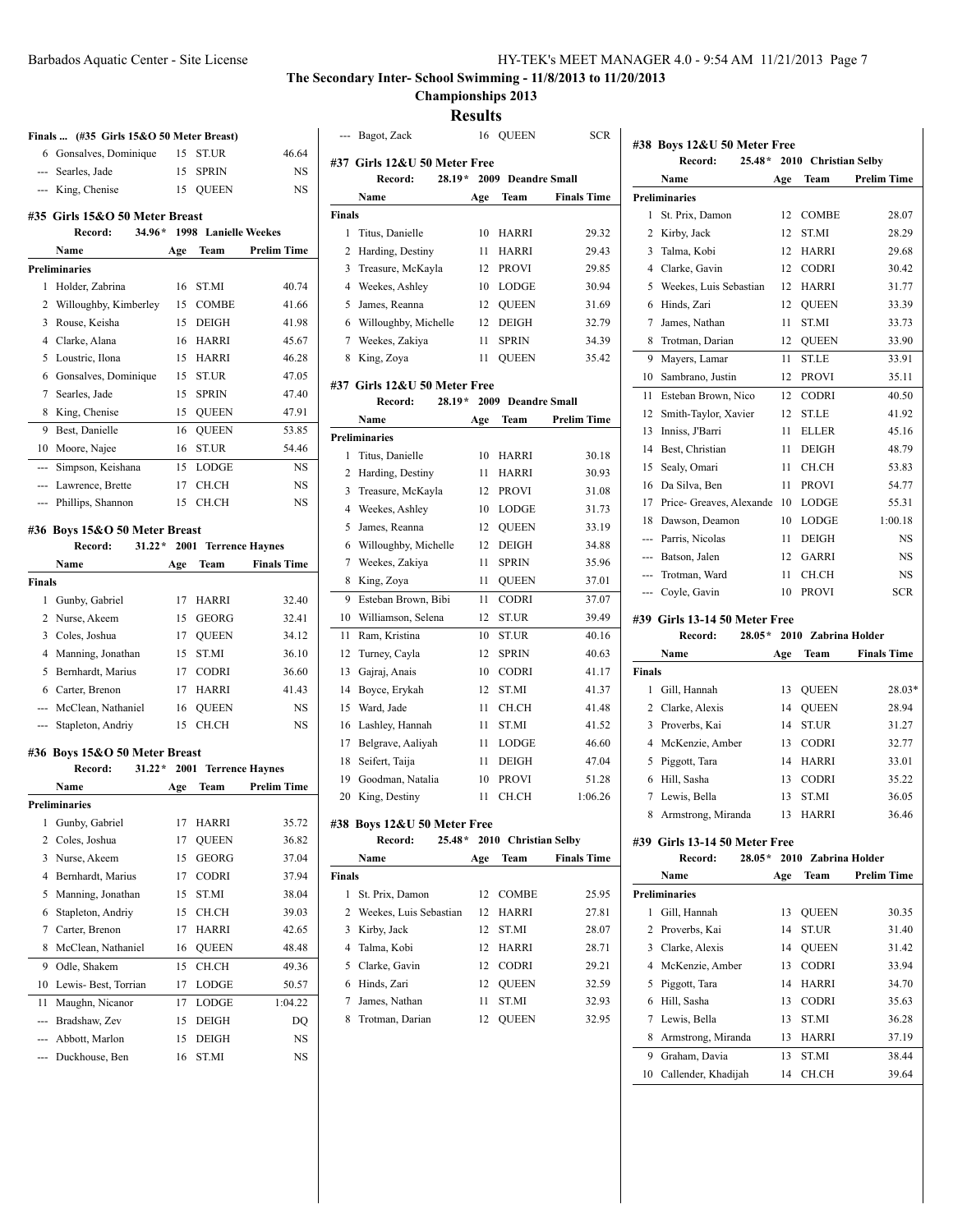# **Championships 2013**

**Results**

|                | Preliminaries  (#39 Girls 13-14 50 Meter Free) |          |                   |                    |
|----------------|------------------------------------------------|----------|-------------------|--------------------|
| 11             | Hinds, Makeda                                  | 13       | ST.UR             | 39.66              |
| 12             | Ryan, Kimberley                                | 14       | GEORG             | 42.01              |
| 13             | Goddard, Halle                                 | 14       | <b>PROVI</b>      | 42.23              |
|                | --- Francis, Dannielle                         | 14       | DEIGH             | <b>NS</b>          |
|                | --- Sealy, Kalila                              | 13       | CH.CH             | NS                 |
|                | --- Smith, Nicolette                           | 13       | DEIGH             | NS                 |
|                | --- Kola, Tiffany                              | 13       | ST.UR             | <b>SCR</b>         |
|                | #40 Boys 13-14 50 Meter Free                   |          |                   |                    |
|                | $24.74*$<br>Record:                            |          | 2000 Martyn Forde |                    |
|                | Name                                           | Age      | Team              | <b>Finals Time</b> |
| Finals         |                                                |          |                   |                    |
| 1              | Sobers, Alex                                   | 14       | DEIGH             | 24.90              |
| 2              | Thompson, Brandon                              | 14       | COMBE             | 27.66              |
| 3              | Mullins, Kent                                  | 13       | HARRI             | 27.72              |
| 4              | Hall, Nicholas                                 | 13       | <b>QUEEN</b>      | 27.79              |
| 5              | Forde, Jelani                                  | 14       | HARRI             | 27.91              |
| 6              | Bernhardt, Leo                                 | 13       | CODRI             | 28.85              |
| 7              | Carvalho, Francois                             | 14       | ST.MI             | 29.38              |
| 8              | Mayers, Gabriel                                | 13       | CH.CH             | 32.99              |
|                | #40 Boys 13-14 50 Meter Free                   |          |                   |                    |
|                | $24.74*$<br>Record:                            |          | 2000 Martyn Forde |                    |
|                | Name                                           | Age      | Team              | <b>Prelim Time</b> |
|                | Preliminaries                                  |          |                   |                    |
| 1              | Sobers, Alex                                   | 14       | DEIGH             | 25.71              |
| $\overline{c}$ | Hall, Nicholas                                 | 13       | <b>QUEEN</b>      | 28.72              |
| 3              | Thompson, Brandon                              | 14       | <b>COMBE</b>      | 29.02              |
| 4              | Mullins, Kent                                  | 13       | HARRI             | 29.07              |
| 5              | Carvalho, Francois                             | 14       | ST.MI             | 29.27              |
| 6              | Bernhardt, Leo                                 | 13       | CODRI             | 29.81              |
| 7              | Forde, Jelani                                  | 14       | HARRI             | 29.91              |
| 8              | Mayers, Gabriel                                |          |                   |                    |
|                |                                                | 13       | CH.CH             | 36.08              |
| 9              | Ward, Jai                                      | 14       | <b>OUEEN</b>      | 37.52              |
| 10             | Hurley, Justin                                 | 14       | SEVEN             | 54.28              |
| 11             | Wiltshire, Rueben                              | 13       | <b>GEORG</b>      | 57.19              |
| ---            | Richards, Allon                                | 14       | CH.CH             | <b>SCR</b>         |
|                |                                                |          |                   |                    |
|                | #41 Girls 15&0 50 Meter Free                   |          |                   |                    |
|                | Record: 28.41* 2011 Lee-Ann Rose               |          |                   |                    |
|                | Name                                           | Age      | Team              | <b>Finals Time</b> |
| Finals         |                                                |          |                   |                    |
| 1              | Rouse, Keisha                                  | 15       | DEIGH             | 28.39*             |
| 2              | Willoughby, Kimberley                          | 15       | COMBE             | 29.25              |
| 3              | Gibbs, Amara                                   | 16       | ST.MI             | 30.57              |
| 4              | Searles, Jade                                  | 15<br>15 | SPRIN             | 30.87              |
| 5<br>6         | King, Chenise<br>Loustric, Ilona               | 15       | QUEEN             | 33.17              |
| 7              |                                                | 16       | HARRI<br>HARRI    | 33.19              |
| ---            | Clarke, Alana<br>Holder, Zabrina               | 16       | ST.MI             | 34.50<br>NS        |

|                | #41 Girls 15&0 50 Meter Free |          |      |                   |                        |
|----------------|------------------------------|----------|------|-------------------|------------------------|
|                | Record:                      | $28.41*$ |      | 2011 Lee-Ann Rose |                        |
|                | Name                         |          | Age  | Team              | <b>Prelim Time</b>     |
|                | <b>Preliminaries</b>         |          |      |                   |                        |
| 1              | Holder, Zabrina              |          | 16   | <b>ST.MI</b>      | 30.83                  |
| $\overline{c}$ | Rouse, Keisha                |          | 15   | <b>DEIGH</b>      | 32.35                  |
| 3              | Willoughby, Kimberley        |          | 15   | <b>COMBE</b>      | 33.22                  |
| 4              | Gibbs, Amara                 |          | 16   | <b>ST.MI</b>      | 34.17                  |
| 5              | Searles, Jade                |          | 15   | <b>SPRIN</b>      | 34.42                  |
| 6              | Loustric, Ilona              |          | 15   | <b>HARRI</b>      | 34.44                  |
| 7              | King, Chenise                |          | 15   | <b>OUEEN</b>      | 34.57                  |
| 8              | Clarke, Alana                |          | 16   | <b>HARRI</b>      | 34.75                  |
| 9              | Gonsalves, Dominique         |          | 15   | <b>ST.UR</b>      | 34.79                  |
| 10             | Barker, Kerri                |          | 16   | <b>OUEEN</b>      | 39.73                  |
| 11             | Evelyn, Tristan              |          | 15   | <b>SPRIN</b>      | 52.64                  |
| 12             | Simpson, Keishana            |          | 15   | <b>LODGE</b>      | 54.87                  |
| ---            | Duplessis, Anissa            |          | 15   | <b>ST.UR</b>      | <b>NS</b>              |
| ---            | Phillips, Shannon            |          | 15   | CH.CH             | <b>NS</b>              |
| ---            | Lawrence, Brette             |          | 17   | CH.CH             | <b>NS</b>              |
| $\overline{a}$ | Gill, Gabriella              |          | 16   | <b>OUEEN</b>      | <b>SCR</b>             |
| ---            | Stanfors, Tanisha            |          | 17   | <b>SPRIN</b>      | <b>SCR</b>             |
|                | #42 Boys 15&O 50 Meter Free  |          |      |                   |                        |
|                | Record:                      | $23.90*$ | 2002 |                   | <b>Terrence Haynes</b> |
|                | Name                         |          | Age  | Team              | <b>Finals Time</b>     |
| <b>Finals</b>  |                              |          |      |                   |                        |
| 1              | Gunby, Gabriel               |          | 17   | <b>HARRI</b>      | 25.10                  |
|                | 2 Nurse Akeem                |          |      | 15 GEORG          | 25.22                  |

|                | Gunby, Gabriel      |    | <b>HARRI</b> | 25.10 |
|----------------|---------------------|----|--------------|-------|
|                | 2 Nurse, Akeem      | 15 | GEORG        | 25.22 |
|                | 3 Coles, Joshua     | 17 | <b>OUEEN</b> | 26.23 |
|                | 4 Manning, Jonathan | 15 | <b>STMI</b>  | 27.30 |
|                | 5 Stapleton, Andriy | 15 | CH.CH        | 28.05 |
|                | 6 Blandford, Caelum | 16 | <b>CODRI</b> | 28.44 |
|                | Bernhardt, Marius   | 17 | <b>CODRI</b> | 28.86 |
| $\overline{a}$ | Ward, Tristan       |    | HARRI        | NS.   |

### **#42 Boys 15&O 50 Meter Free**

|     | Record:              | $23.90*$ |     | 2002 Terrence Haynes |                    |
|-----|----------------------|----------|-----|----------------------|--------------------|
|     | Name                 |          | Age | Team                 | <b>Prelim Time</b> |
|     | <b>Preliminaries</b> |          |     |                      |                    |
| 1   | Gunby, Gabriel       |          | 17  | <b>HARRI</b>         | 26.46              |
| 2   | Nurse, Akeem         |          | 15  | <b>GEORG</b>         | 27.15              |
| 3   | Coles, Joshua        |          | 17  | <b>OUEEN</b>         | 27.68              |
| 4   | Manning, Jonathan    |          | 15  | ST.MI                | 28.13              |
| 5   | Blandford, Caelum    |          | 16  | <b>CODRI</b>         | 28.68              |
| 6   | Bernhardt, Marius    |          | 17  | <b>CODRI</b>         | 29.96              |
| 7   | Stapleton, Andriy    |          | 15  | CH.CH                | 30.57              |
| 8   | Ward, Tristan        |          | 17  | <b>HARRI</b>         | 30.66              |
| 9   | Warner, Matthew      |          | 15  | <b>COMBE</b>         | 31.13              |
| 10  | Odle, Shakem         |          | 15  | CH.CH                | 34.70              |
| 11  | Maughn, Nicanor      |          | 17  | <b>LODGE</b>         | 41.16              |
| 12  | Lewis-Best, Torrian  |          | 17  | <b>LODGE</b>         | 44.43              |
| 13  | Bradshaw, Zev        |          | 15  | <b>DEIGH</b>         | 50.80              |
| --- | Bagot, Zack          |          | 16  | <b>OUEEN</b>         | <b>NS</b>          |
|     | Abbott, Marlon       |          | 15  | <b>DEIGH</b>         | <b>NS</b>          |

|        | #43 Girls 12&U 200 Meter Medley Relay |       |                                        |  |  |  |
|--------|---------------------------------------|-------|----------------------------------------|--|--|--|
|        |                                       |       | Record: 2:21.48* 2007 Harrison College |  |  |  |
|        | Team                                  | Relay | <b>Finals Time</b>                     |  |  |  |
| Finals |                                       |       |                                        |  |  |  |
|        | <b>HARRI</b>                          | A     | $2:20.12*$                             |  |  |  |
| 2      | OUEEN                                 | A     | 2:50.53                                |  |  |  |
| 3      | <b>ST.UR</b>                          | A     | 3:04.69                                |  |  |  |
| 4      | <b>PROVI</b>                          | A     | 3:07.43                                |  |  |  |
| 5      | CODRI                                 | A     | 3:13.25                                |  |  |  |
|        | --- ST.MI                             | А     | NS                                     |  |  |  |

### **#43 Girls 12&U 200 Meter Medley Relay**

|   | Record:              |       | 2:21.48 * 2007 Harrison College |
|---|----------------------|-------|---------------------------------|
|   | Team                 | Relay | <b>Prelim Time</b>              |
|   | <b>Preliminaries</b> |       |                                 |
| 1 | <b>HARRI</b>         | A     | 2:26.08                         |
|   | 2 OUEEN              | A     | 2:55.18                         |
|   | 3 PROVI              | A     | 3:14.95                         |
| 4 | <b>CODRI</b>         | A     | 3:15.42                         |
|   | 5 ST.UR              | A     | 3:30.17                         |
| 6 | <b>STMI</b>          | A     | 3:33.97                         |
|   | <b>CH CH</b>         | А     | <b>NS</b>                       |
|   |                      |       |                                 |

### **#44 Boys 12&U 200 Meter Medley Relay**

| Record:                       | 2:15.54 * 2012 Harrison College |                    |
|-------------------------------|---------------------------------|--------------------|
| Team                          | Relay                           | <b>Finals Time</b> |
| <b>Finals</b>                 |                                 |                    |
| <b>HARRI</b>                  | A                               | 2:18.17            |
| 2 STMI                        | A                               | 2:34.39            |
| <b>CODRI</b><br>$\mathcal{F}$ | A                               | 2:51.12            |
| <b>OUEEN</b><br>4             | A                               | 3:02.45            |
|                               |                                 |                    |

### **#44 Boys 12&U 200 Meter Medley Relay**

|                | Record:              | 2:15.54 * 2012 Harrison College |   |                    |
|----------------|----------------------|---------------------------------|---|--------------------|
|                | <b>Team</b>          | Relay                           |   | <b>Prelim Time</b> |
|                | <b>Preliminaries</b> |                                 |   |                    |
|                | <b>HARRI</b>         |                                 | A | 2:23.37            |
|                | 2 ST.MI              |                                 | A | 2:48.19            |
| 3              | <b>OUEEN</b>         |                                 | A | 2:56.13            |
| $\overline{4}$ | <b>CODRI</b>         |                                 | A | 2:58.88            |
|                | --- СН.СН            |                                 | А | XDO                |

# **#45 Girls 13-14 200 Meter Medley Relay**

| Record:           | 2:17.26 * 2008 St. Ursula's |                    |
|-------------------|-----------------------------|--------------------|
| Team              | Relay                       | <b>Finals Time</b> |
| Finals            |                             |                    |
| <b>OUEEN</b><br>1 | A                           | 2:32.15            |
| 2 HARRI           | A                           | 2:45.74            |
| 3 CODRI           | А                           | 2:50.56            |
| 4 STMI            | A                           | 2:56.46            |
| --- СН.СН         | А                           | NS                 |
|                   |                             |                    |